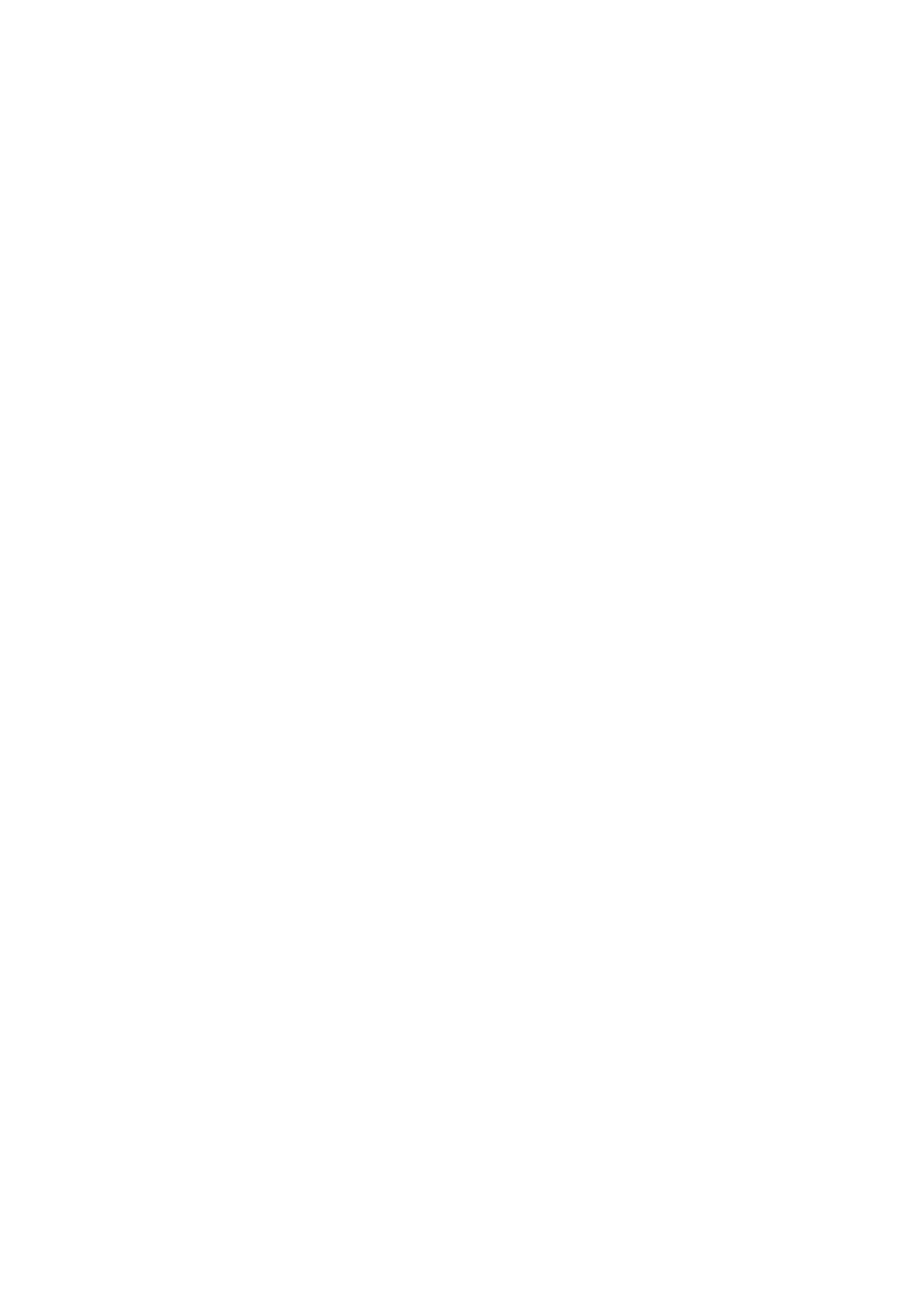# **Contents**

| $\mathbf{1}$   |     | Introduction |                                    | $\mathbf{1}$   |
|----------------|-----|--------------|------------------------------------|----------------|
|                | 1.1 | Plan 9       |                                    | $\overline{2}$ |
|                | 1.2 | Linux        |                                    | 3              |
|                | 1.3 |              |                                    | $\overline{4}$ |
| $\mathbf{2}$   |     | Review       |                                    | 7              |
|                | 2.1 |              |                                    | $\overline{7}$ |
|                | 2.2 |              |                                    | 8              |
|                |     | 2.2.1        |                                    | 9              |
|                |     | 2.2.2        |                                    | 9              |
|                | 2.3 |              |                                    | 10             |
| 3              |     | Methodology  |                                    | 11             |
|                | 3.1 |              |                                    | 11             |
|                |     | 3.1.1        |                                    | 11             |
|                |     | 3.1.2        | How a File Gets Executed in Linux  | 12             |
|                |     | 3.1.3        | Registration of Binary Formats     | 14             |
|                |     | 3.1.4        |                                    | 15             |
|                |     | 3.1.5        | Memory Layout and Padding          | 16             |
|                |     | 3.1.6        |                                    | 17             |
|                | 3.2 |              |                                    | 18             |
|                |     | 3.2.1        | System Call Behavior in Linux      | 19             |
|                |     | 3.2.2        | System Call Behavior in Plan 9     | 20             |
|                |     | 3.2.3        | Programmed Exception Handling      | 20             |
|                | 3.3 |              |                                    | 21             |
| $\overline{4}$ |     |              | <b>Conclusions and Future Work</b> | 25             |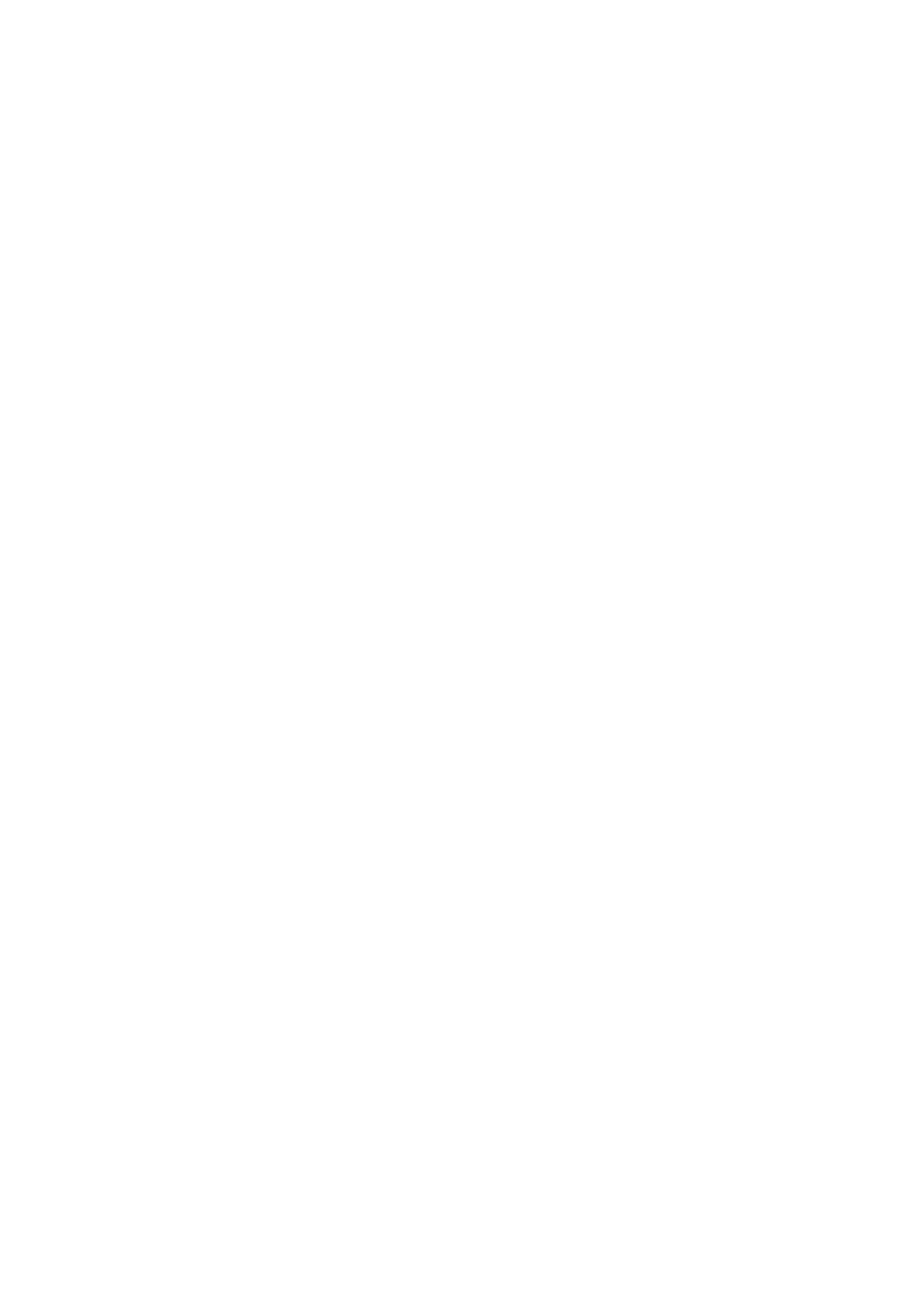# List of Figures

| 1.1 Role of a kernel $\ldots \ldots \ldots \ldots \ldots \ldots \ldots \ldots \ldots \ldots 2$ |  |  |  |  |  |  |  |  |  |  |  |  |  |
|------------------------------------------------------------------------------------------------|--|--|--|--|--|--|--|--|--|--|--|--|--|
|                                                                                                |  |  |  |  |  |  |  |  |  |  |  |  |  |
|                                                                                                |  |  |  |  |  |  |  |  |  |  |  |  |  |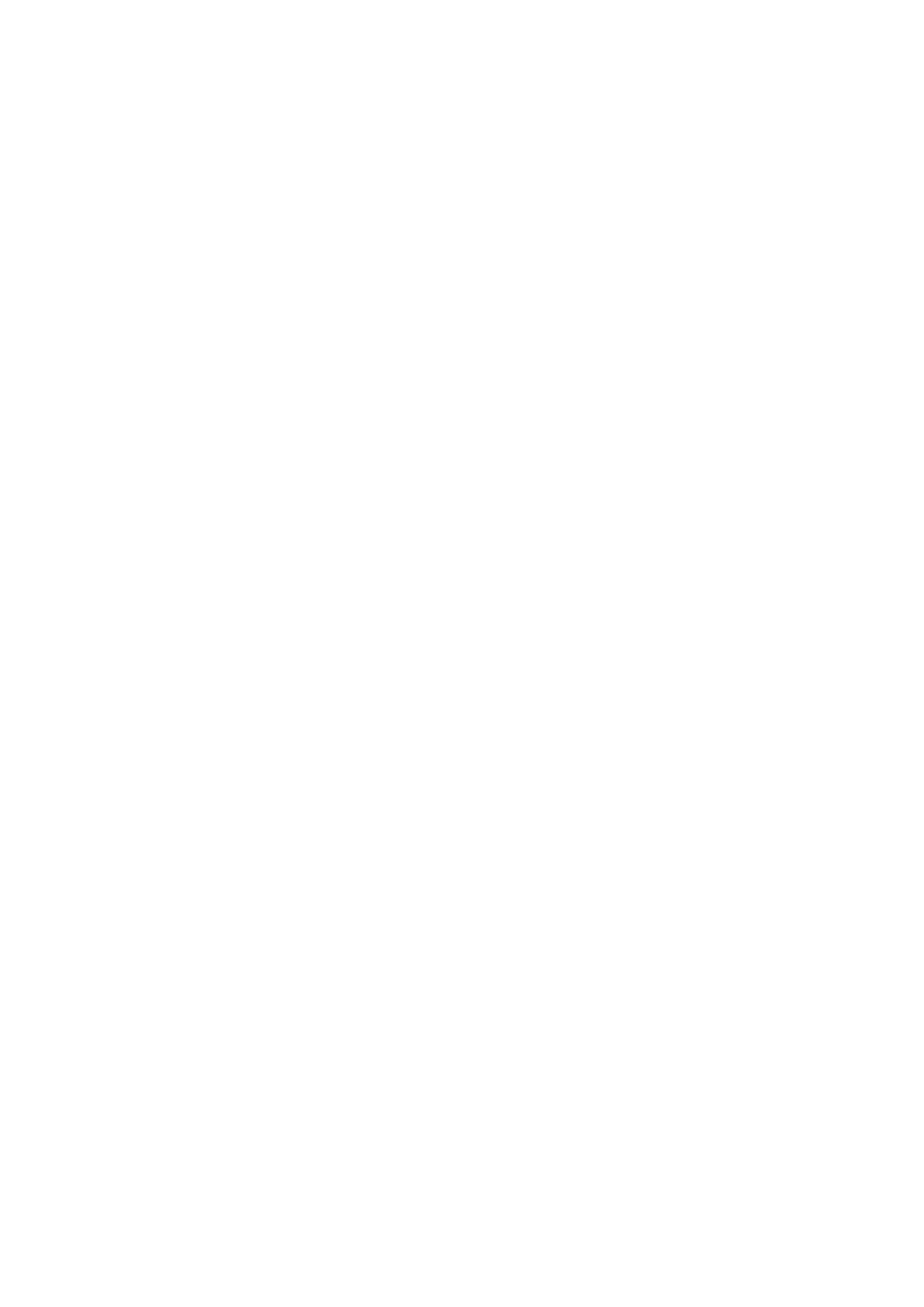# List of Tables

| 2.1 Comparison of GNU & Plan 9 applications $\ldots \ldots \ldots \ldots$ 8                 |  |
|---------------------------------------------------------------------------------------------|--|
|                                                                                             |  |
| 3.2 32-Bit addressing forms with $ModR/M$ byte 18                                           |  |
| 3.3 Plan 9 system calls $\ldots \ldots \ldots \ldots \ldots \ldots \ldots \ldots \ldots 22$ |  |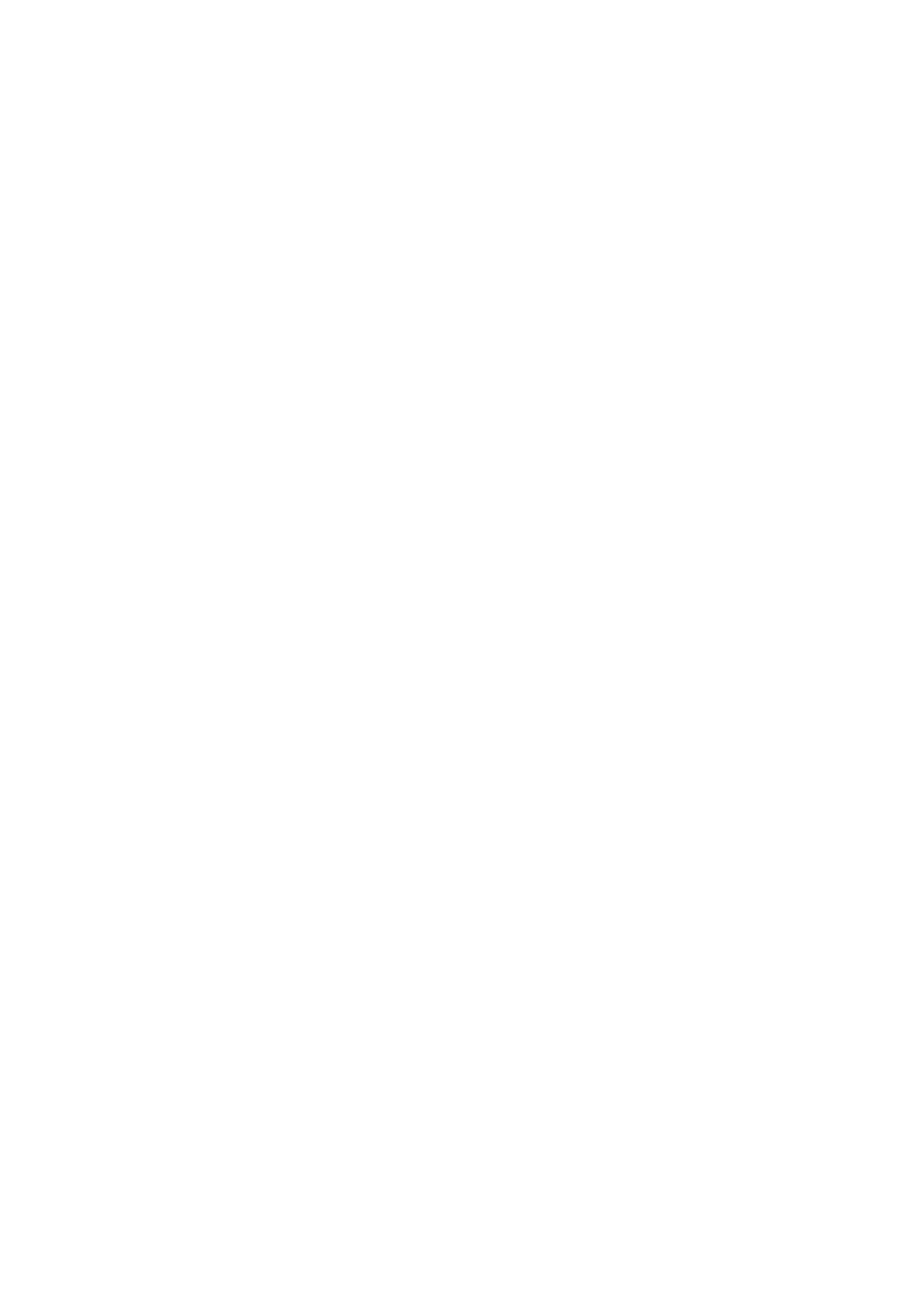#### ABSTRACT

GNU/Linux is a popular free operating system in use today. GNU/Linux strives to be strictly compliant with POSIX standards, and is thus tied down with several requirements, ceasing to be innovative as far as operating system design is concerned.

Plan 9 from Bell Labs, on the other hand, was designed to be a from-scratch successor to UNIX. The Plan 9 operating system offers several new features that are both useful and efficient in today's era of personal computing: synthetic file systems, per-process namespaces and a fresh look at graphics and text editors are just a few.

The Linux kernel, however, is far more popular than Plan 9's and is better supported by developers and companies alike. Besides, Linux also has a vibrant community backing it and supports a lot more commodity hardware. This project aims to combine Plan 9 user-space utilities with the Linux kernel, to offer today's developer an exciting environment combining the best features of both worlds.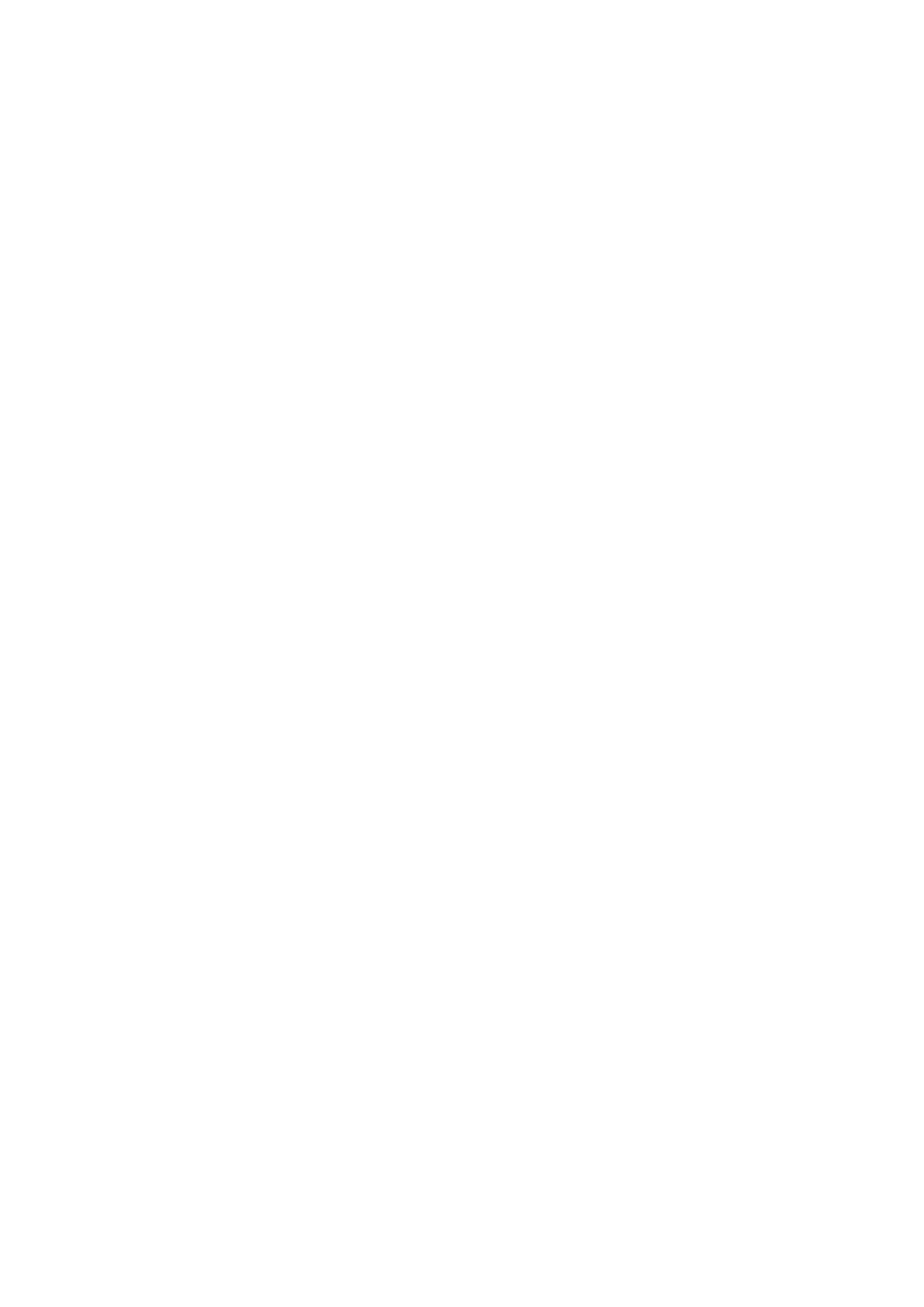#### ACKNOWLEDGEMENTS

This project was born from earlier open source projects, so we would like to begin by thanking the Plan 9 and Linux communities for giving us such great software and support to work with. Specifically, we would like to thank Charles Forsyth, Russ Cox, Rene Herman and Al Viro, who contributed significantly to the project by offering their insightful comments, suggestions and help.

We would also like to thank Dr. Vijaylaxmi for her timely feedback and suggestions on the project. We would especially like to thank Dr. M.S. Gaur who kindly agreed to supervise the project and has provided unsurpassable support for our work.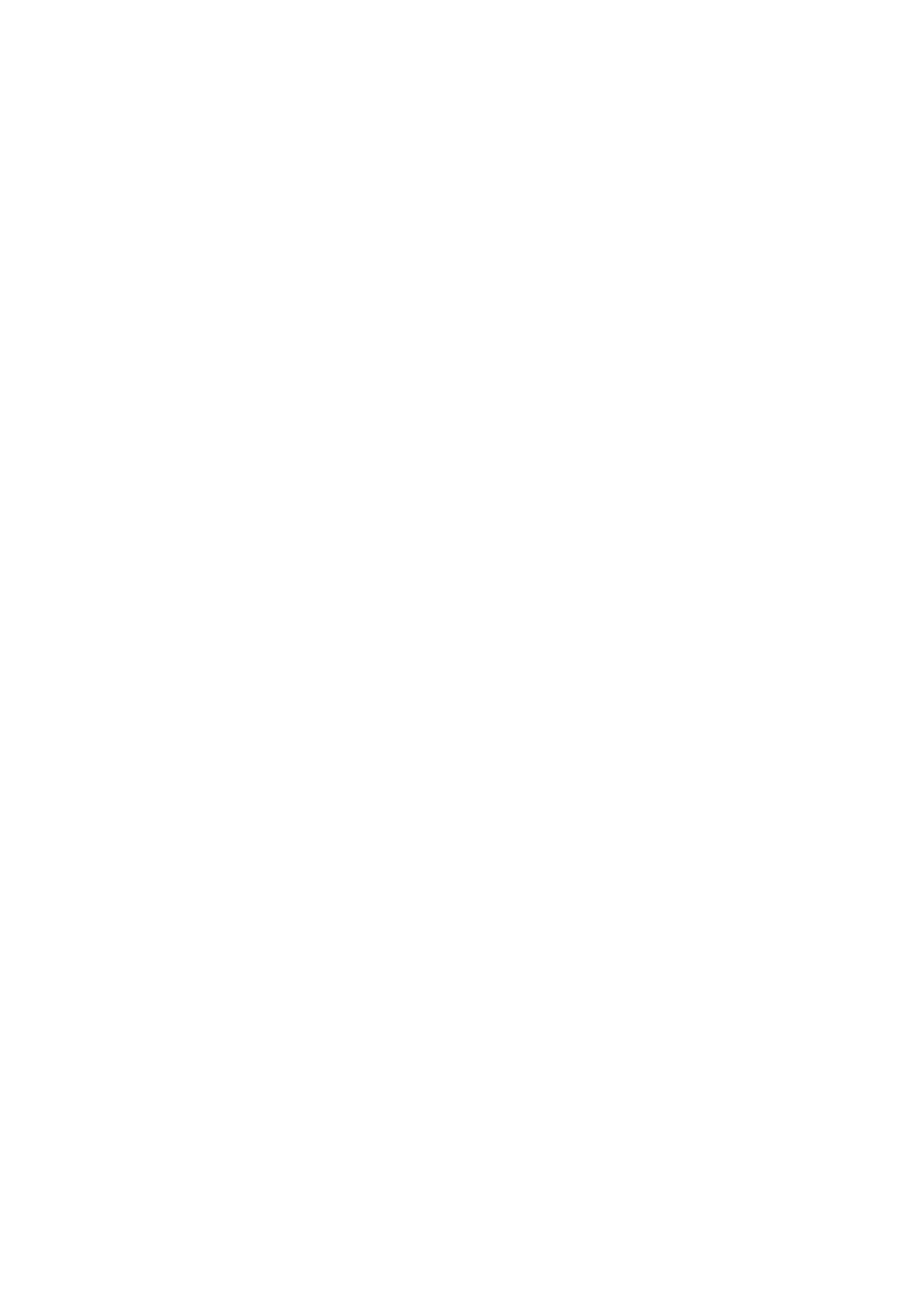# <span id="page-12-0"></span>Chapter 1

## Introduction

An operating system is probably the most important component in any computer. Operating systems research is very important to the health of computing, as it forms the foundation for all other software.

When the term 'operating system' is used, we generally think of a complete package that allows us to use our computer. Technically, we may split an operating system into two synergic, yet distinct components:

- The kernel: This is the layer that is responsible for directly controlling hardware and providing a abstraction over all the different devices connected to a computer system. The kernel is also responsible for providing a basic framework using which software can be written. Some of the important functions of a kernel include - providing device drivers, managing & scheduling processes and implementing a network stack.
- User-space applications: These are applications with which the users directly interact. They use the abstracted interface provided by the kernel and provide useful functionality to the end user. They may or may not be considered as system software. Some examples are - C compiler, text editor, interactive shell and window manager.

A graphical depiction of role of a kernel in a traditionally 'layered' operating system in shown in Figure [1.1.](#page-13-1)

Before we delve into the details of our project, it may be worthwhile to first introduce the technologies that we are basing our project upon.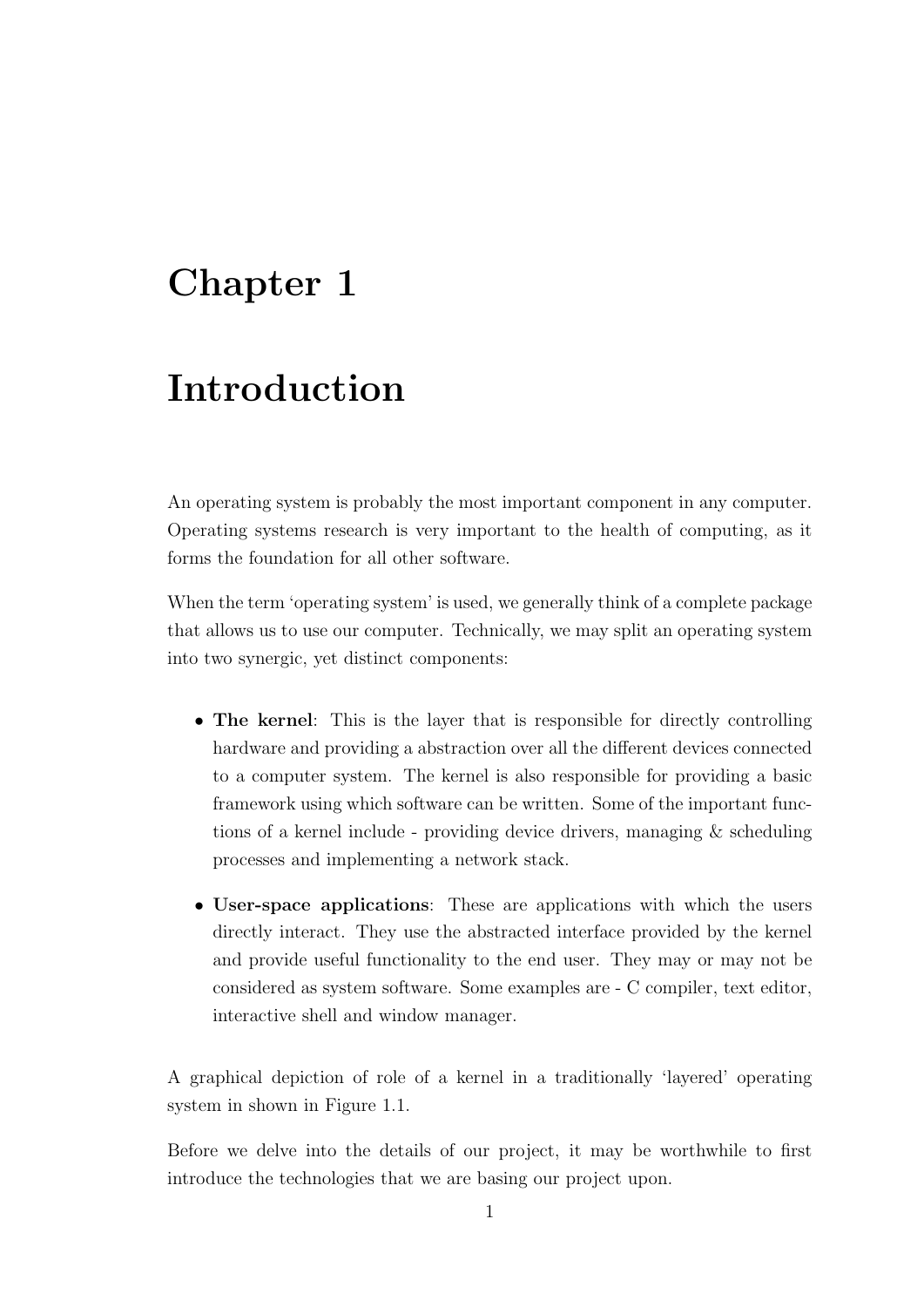

<span id="page-13-1"></span>Figure 1.1: Role of a kernel

### <span id="page-13-0"></span>1.1 Plan 9

Plan 9 is the research successsor to Unix developed by Bell Labs as an attempt to build a system that was centrally administered and cost-effective using cheap modern microcomputers as its computing elements. The idea was to build a timesharing system out of workstations, but in a novel way. Different computers would handle different tasks: small, cheap machines in people's offices would serve as terminals providing access to large, central, shared resources such as computing servers and file servers. For the central machines, the coming wave of sharedmemory multiprocessors seemed obvious candidates. The main motto was: "To build a UNIX out of a lot of little systems, not a system out of a lot of little UNIXes" [\[6\]](#page-38-0).

Hence Plan 9 incorporates and introduces lot of new things which are non trivial:

- Everything is a file: Resources are named and accessed like files in a hierarchical file system. This used to be a trivial thing which every OS incorporated, but as systems "progressed" the basic idea began to be lost. New complications, namely: Berkeley sockets, the X Window System and use of hardware-specific control mechanisms like ioctl were introduced due to claims that "everything did not map neatly to a file". Therefore, in Plan 9, everything is file witout exception [\[4\]](#page-38-1). You can read and write to any device or file using common functions.
- The 9P protocol: Since Plan 9 depends heavily on files, a simple file protocol was required. Plan 9 aims to provide users with a workstationindependent working environment. 9P (also know as Styx) [\[8\]](#page-38-2) is the standard protocol to access all resources (local or remote) on Plan 9.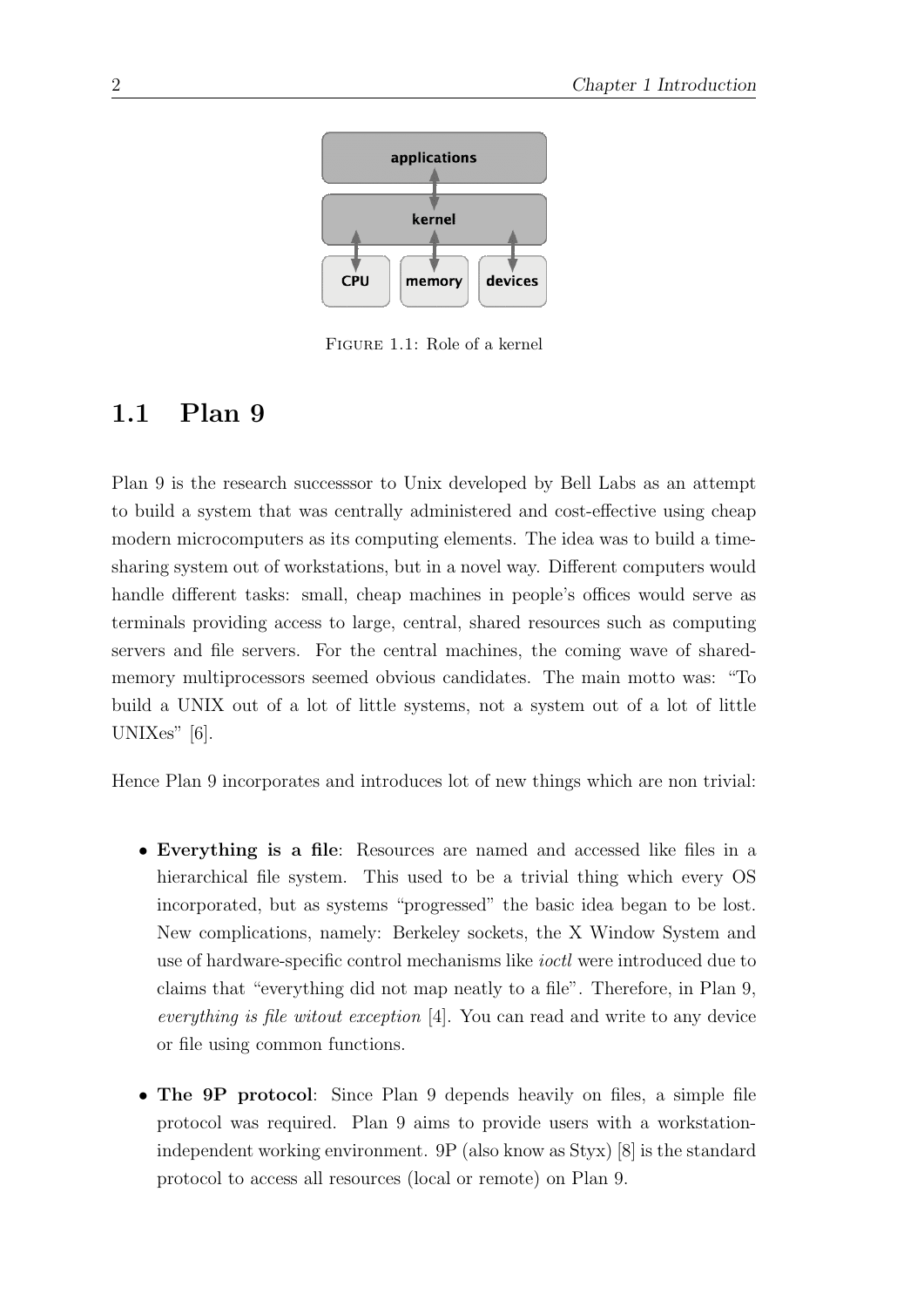- Unicode: Plan uses UTF-8 encoding for all text in the system [\[9\]](#page-38-3). UTF-8 is a unicode encoding that is backward compatible with ASCII.
- Union directories: Plan 9 also introduced the idea of union directories, directories that combine resources across different media or networks, binding transparently to other directories. For example, another computer's /bin (applications) directory can be bound to one's own, and then this directory will hold both local and remote applications, which the user can access transparently. Unix-style links are environment variables are no longer required!
- Namespaces: Disjoint hierarchies provided by different services are joined together into a single private hierarchical file name space in Plan 9 [\[7\]](#page-38-4). Also, every process has its own namespace, this increasing modularity, improving security and making application development a whole lot easier.

Plan 9 is also a lot smaller and lighter than most other operating systems. A standard Plan 9 ISO is around 250MB, which includes a window manager, text editor, C compiler and other development tools. Since Plan 9 is mainly a research vehicle, we don't usually see it being used on standard desktop environments, or even regular servers.

Many of Plan 9's ideas have been adopted by other operating systems. For instance, the /proc synthetic filesystem (used to probe into internal kernel data structures) has been implemented by Linux, and the concept of union directories is catching on too.

The Plan 9 operating system includes both a kernel and a set of user-space applications.

### <span id="page-14-0"></span>1.2 Linux

The term "Linux" is actually a little ambiguous. As discussed before, an operating system can refer to both the kernel as well as user-space applications. Linux is a kernel, the portion responsible for managing system resources. Linux, by itself, is not of much use - you'd need a whole set of user-space applications to be able to use the computer.

The Linux kernel was initially conceived and assembled by Linus Torvalds in 1991. Early on, the MINIX community contributed code and ideas to the Linux kernel.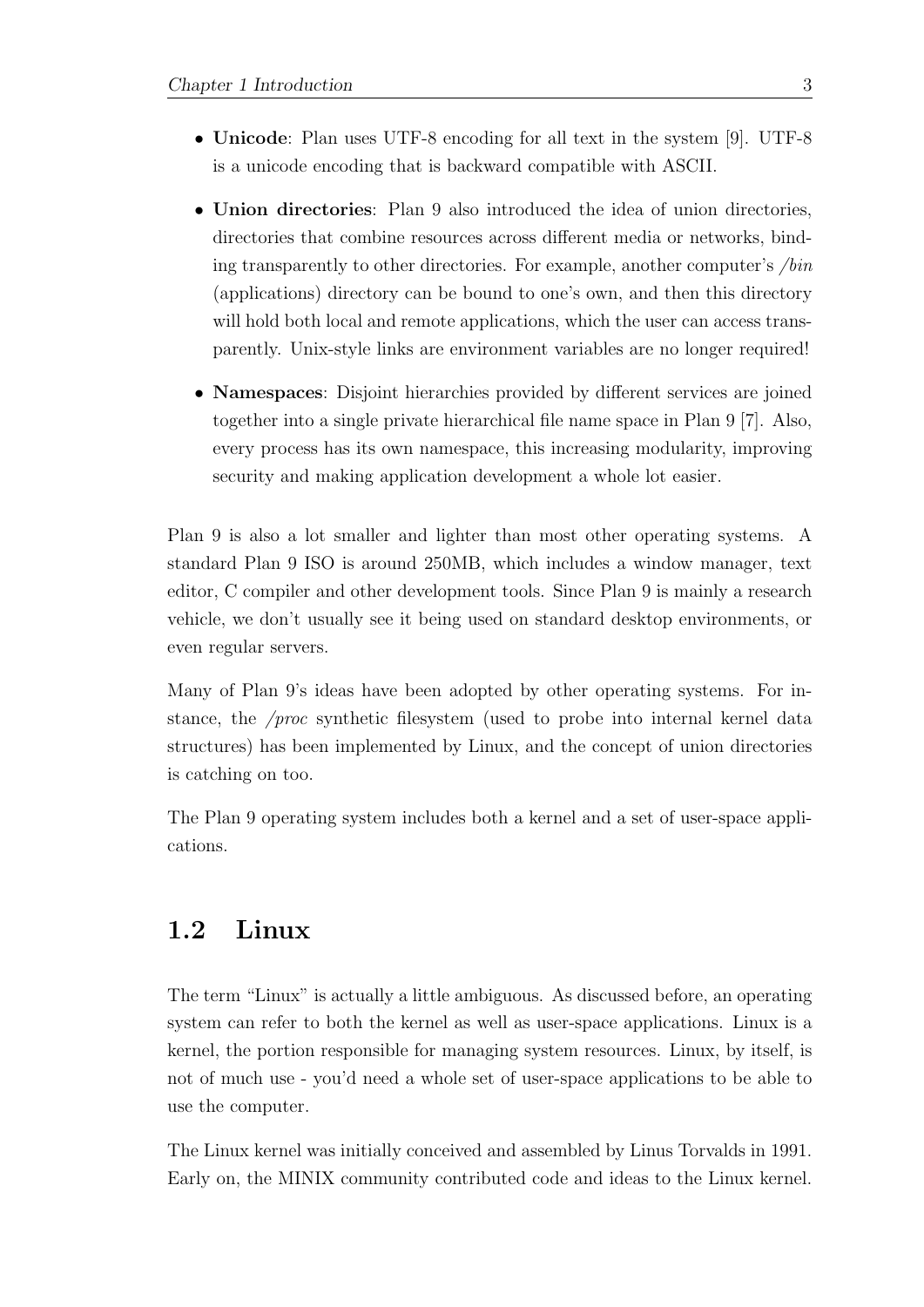At the time, the GNU Project had created many of the components required for a free software operating system, but its own kernel, GNU Hurd, was incomplete and unavailable. The BSD operating system had not yet freed itself from legal encumbrances. This meant that despite the limited functionality of the early versions, Linux rapidly accumulated developers and users who adopted code from those projects for use with the new operating system. Today, the Linux kernel has received contributions from thousands of programmers.

Hence, when we refer to Linux as a complete operating system, we include all the user-space applications provided by GNU. By putting Linux and GNU utilities together, we obtain a "Linux distribution", a complete and usable operating system. Prominent Linux distributions include Debian, Ubuntu, Gentoo and Fedora.

Even though the code for Plan 9 is licensed under an open-source licenses, Linux is one of the most prominent examples of successful open source software. This has resulted in it being adopted by a large amount of developers and corporations alike. The popularity of Linux, has in turn, significantly improved its hardware support - Linux runs on a lot more hardware than the Plan 9 kernel. However, Linux is simply a clone of Unix, and offers nothing new in terms of functionality or innovation.

Any further references to the word 'Linux' in this report shall refer to the kernel only.

### <span id="page-15-0"></span>1.3 What is Glendix?

Now that we know what Plan 9 and Linux are, it's time to discuss Glendix. The name of our project is derived from the two words 'Glenda' and 'Tux'. Glenda the rabbit is the mascot of the Plan 9 operating system, while Tux the penguin is the mascot for the Linux kernel.

We believe Plan 9 has a lot to offer in terms of features and functionality to the enduser. However, while the Plan 9 kernel is an excellent example of kernel design, it lacks in terms of device drivers. Plan 9 does not run on several commodity hardware, thereby severely reducing its adoption rate. Most people run Plan 9 in virtual machines, not on actual hardware. Linux, on the other hand has had years of work by thousands of developers put into it. It runs on significantly larger amounts of hardware than the Plan 9 kernel.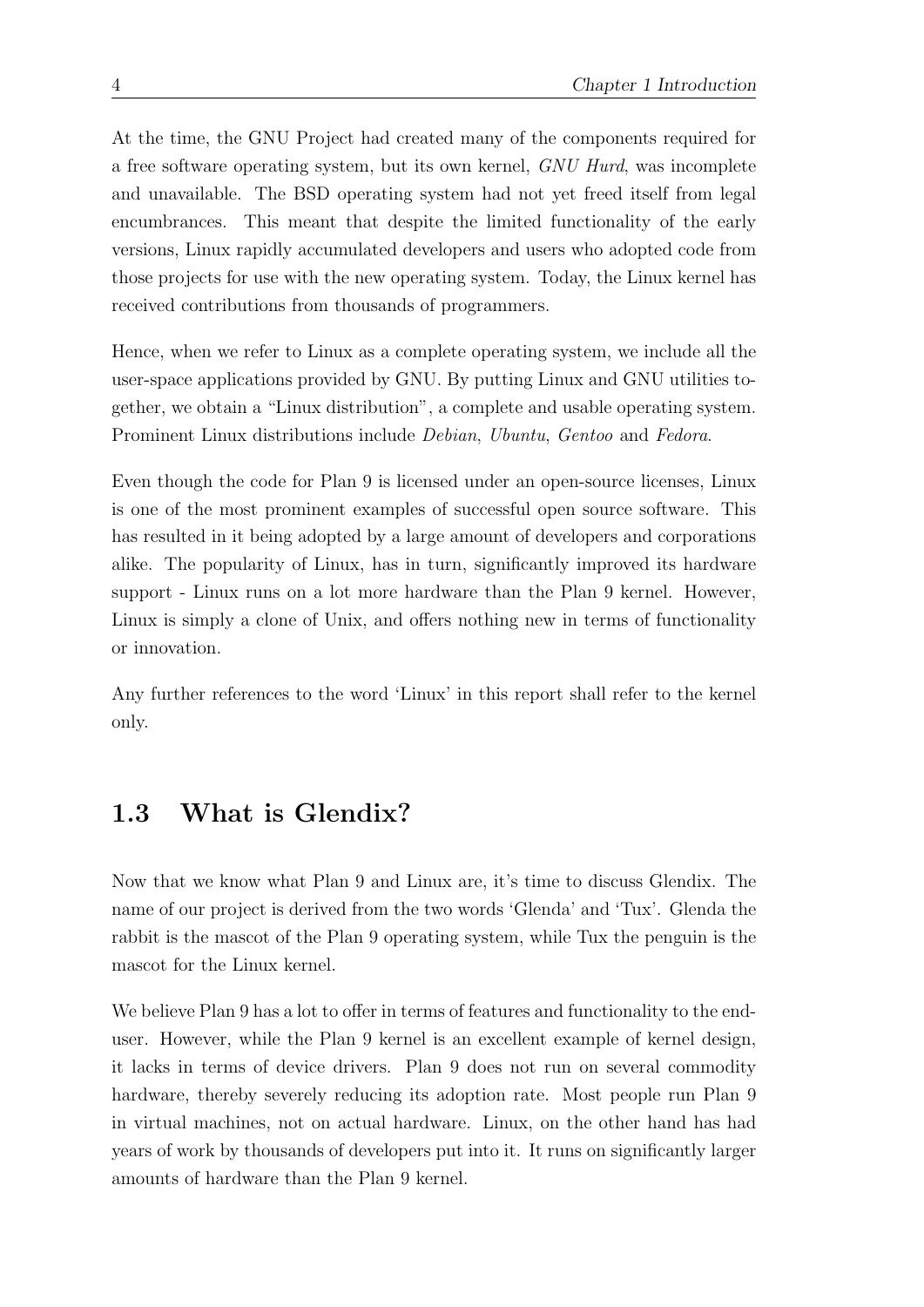In this project, we decouple Linux from GNU utilities, and port Plan 9 user-space applications to run on the Linux kernel. In summary, we are combining the Plan 9 user-space with the Linux kernel-space - resulting in a "hybrid" operating system. We think this would offer the best of both worlds - great hardware support with a cutting-edge application development environment.

Figure [1.2](#page-16-0) represents a graphical depiction of the Glendix's composition.



<span id="page-16-0"></span>Figure 1.2: Composition of Glendix

The primary goal of the project is to create a Linux based operating system that includes the most important user-space applications from Plan 9. For brevity, we restrict our work to only the Intel x86 architecture. All technical discussions in this report apply only to that platform.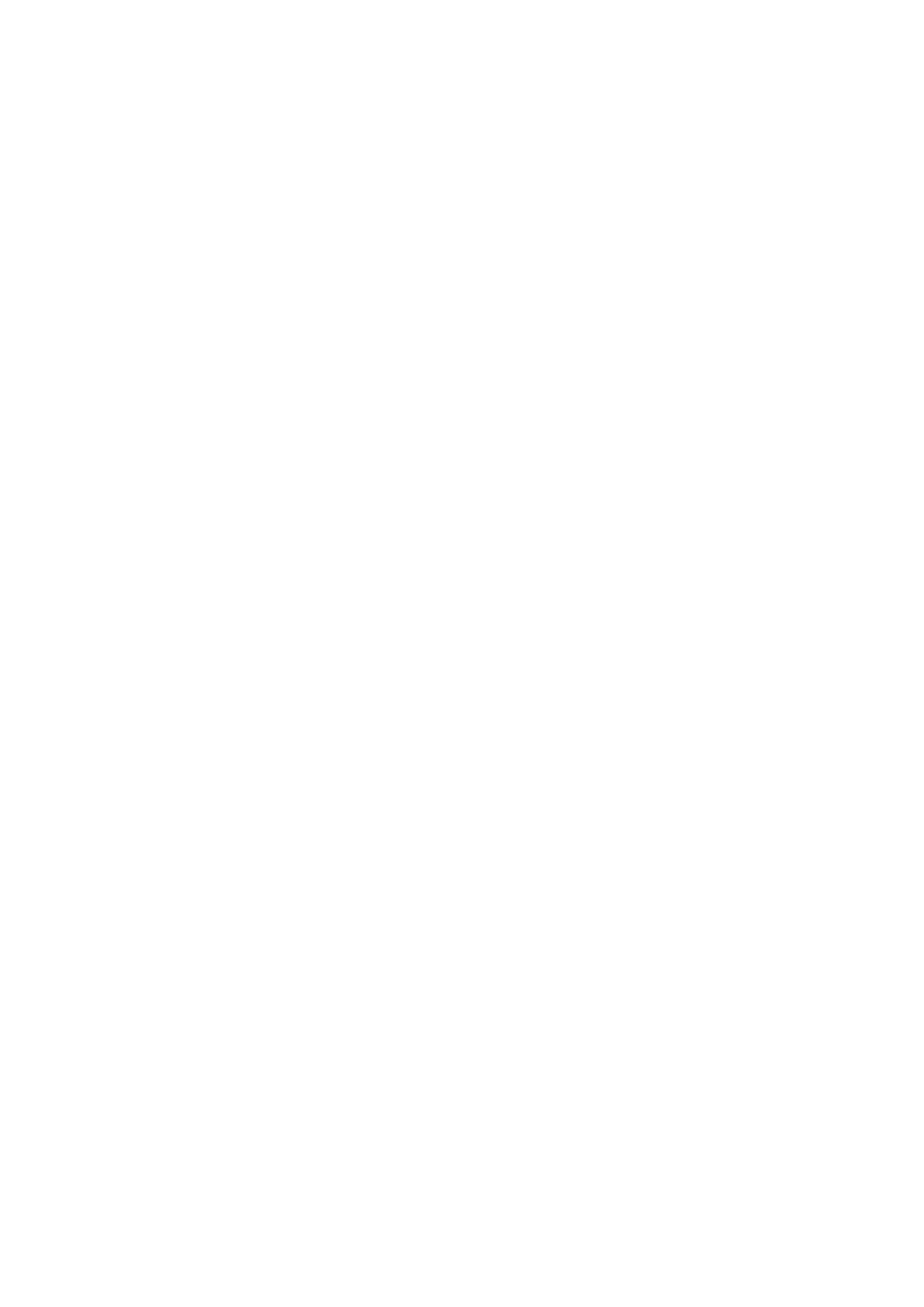## <span id="page-18-0"></span>Chapter 2

# Review

In order for us to proceed on the project, it was important to understand all existing technologies thoroughly and convince ourselves of the feasibility of our stated objectives. In this chapter, we present to you a review of all software related to the project.

### <span id="page-18-1"></span>2.1 GNU vs. Plan 9

The first and foremost question that we needed to ask ourselves was: "Why is there a need to replace GNU"? While GNU software certainly has its merits (such as being the first 'free software' suite), it has several disadvantages that we found are limiting in certain applications. GNU software is widely being used in desktop and server systems, where memory and processing power is in plenty, but is not even considered for embedded applications. Why?

Before we can answer that question, we must begin with an assumption: Complexity is bad. When a computer program can be kept simple, it must. Given two pieces of software that perform the same task, the one with less complexity should be preferred as it will be more maintainable, portable, and in general be easy to develop. [\[5\]](#page-38-5)

GNU based software severely lacks in this respect. All of GNU software is unnecessarily complex, in the name of portability. On the other hand, Plan 9 applications are equally portable and perform the same functions, but are drastically less complex. To put this into context, we present to you a comparison of the lines of code in the source of various GNU and Plan 9 applications in Table [2.1](#page-19-1)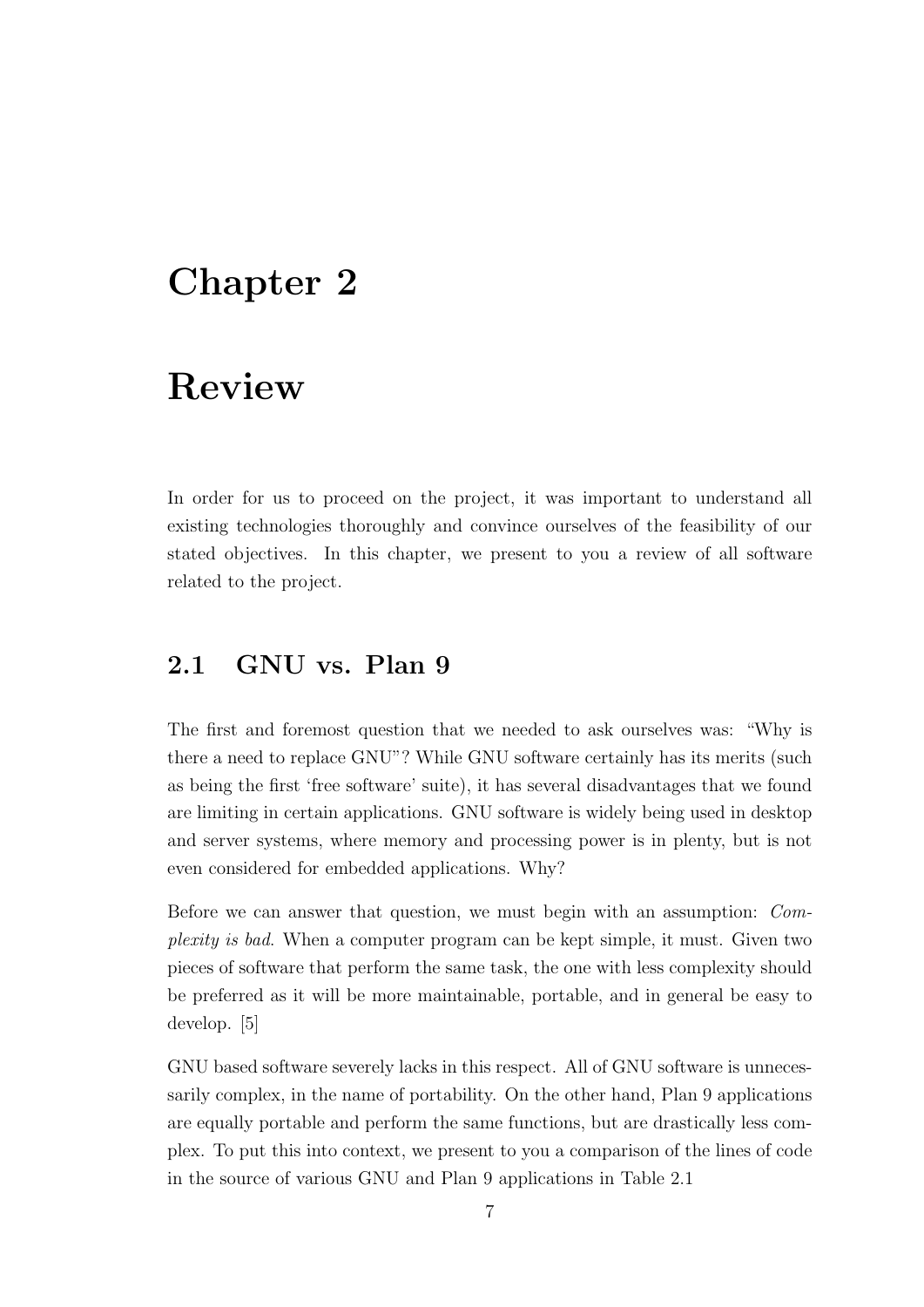<span id="page-19-1"></span>

|             | Lines of Code |        |  |  |  |  |  |
|-------------|---------------|--------|--|--|--|--|--|
| Application | GNU           | Plan 9 |  |  |  |  |  |
| cat         | 786           | 36     |  |  |  |  |  |
| echo        | 276           | 40     |  |  |  |  |  |
| WC          | 695           | 309    |  |  |  |  |  |
| tee         | 219           | 75     |  |  |  |  |  |
| ls          | 4489          | 321    |  |  |  |  |  |
| mv          | 449           | 236    |  |  |  |  |  |
| tar         | 17352         | 1267   |  |  |  |  |  |
| C Compiler  | 843322        | 49447  |  |  |  |  |  |
| C Library   | 790322        | 20039  |  |  |  |  |  |
| Debugger    | 376392        | 5514   |  |  |  |  |  |

TABLE 2.1: Comparison of GNU  $&$  Plan 9 applications

As you can see, all Plan 9 applications are much smaller than their GNU counterparts. The difference is even more significant as the complexity of the task itself increases, the GNU C Compiler (GCC) source code is 17 times KenCC's (the Plan 9 suite of C compilers) size! We would like to emphasize here that Plan 9 supports just as many processor architectures as GNU, and provides the same set of features (if not more). Clearly the complexity of GNU based software is larger than Plan 9's by a staggering amount.

Additionally, all Plan 9 binaries are statically linked; which means that all code needed to execute that particular program is present in the executable. The executable only needs to be laid out in memory, and no additional requirements are necessary. GNU binaries, on the other hand, are usually dynamically linked; which means that the portions of library code used need to be loaded at runtime. While the debate of whether static or dynamic libraries are better rages on, it is generally accepted that statically linked binaries are easier to debug and are preferred for embedded applications.

### <span id="page-19-0"></span>2.2 Possible Approach

After a review of the current state of Plan 9 applications and the Linux kernel, there were two basic approaches to solving the problem of running Plan 9 applications on Linux. We discuss both approaches here.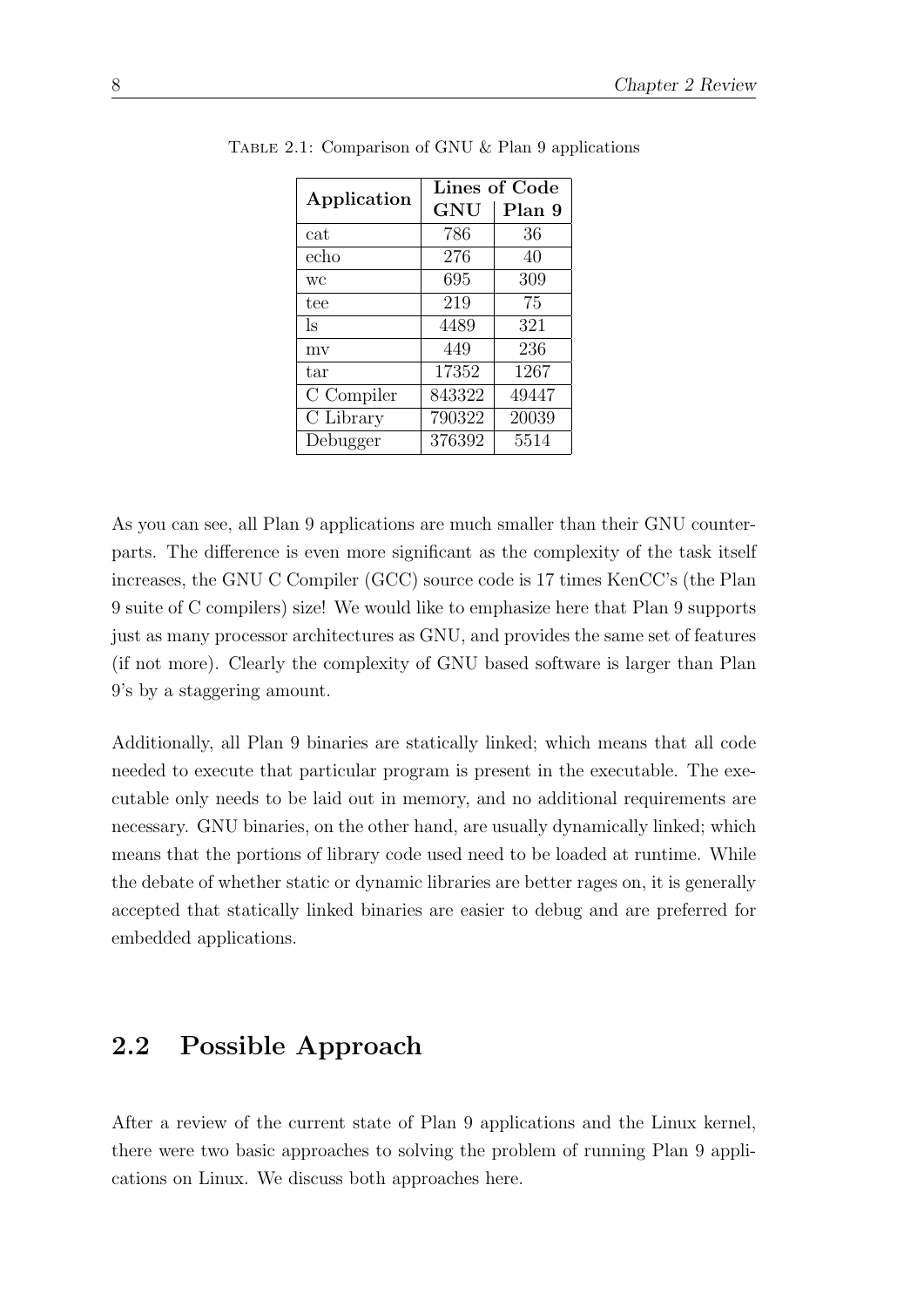#### <span id="page-20-0"></span>2.2.1 Source Compatibility

An existing software package called 'Plan 9 from User Space' (also known as 'plan9port') is a port of many Plan 9 programs from their native Plan 9 environment to Unix-like operating systems. The primary goal of this project is to allow Unix users to benefit from Plan 9 applications. Development in the 'Plan 9' style is not very polished in plan9port, as source-level compatibility is (as of yet) not entirely possible. You cannot, for example, take the source for a Plan 9 program and recompile it within a plan9port environment and expect it to work.

One of the approaches we reviewed early on during the project was achieving source-level compatibility for all Plan 9 applications by building on plan9port. The most significant advantage for this type of approach is that Plan 9 applications will be able to run on a variety of Unix clones (not only Linux) just by a recompile of the program. These include operating systems like FreeBSD, Mac OS X, NetBSD, OpenBSD and SunOS.

However, this approach means we would have to write POSIX equivalents for all source libraries offered by Plan 9. This seemed like a step backward. The additional constraint of having to recompile the program in the new environment was not very appealing, and thus we chose to reject this approach.

#### <span id="page-20-1"></span>2.2.2 Binary Compatibility

A more appealing solution was to achieve binary-level compatibility of all Plan 9 applications. The mantra here was "compile once, execute everywhere". At the end of the project, we wanted to ensure that it wouldn't matter where the program was compiled. The program should run as expected on both Plan 9 and Linux.

While this approach seems ideal, it turns out that Linux actually offers us the flexibility to achieve this kind of binary-level compatibility. In order for this approach to work, we have to make Linux behave exactly as a Plan 9 kernel would when requested by a Plan 9 application. After all, executables are just a series of instructions for the CPU.

The only channel of interaction between a user-space application and the kernel is the system call. System calls are the primary entry point for user-space applications to notify the kernel that they want something done. If we can program Linux to intercept these system calls and perform the required action before returning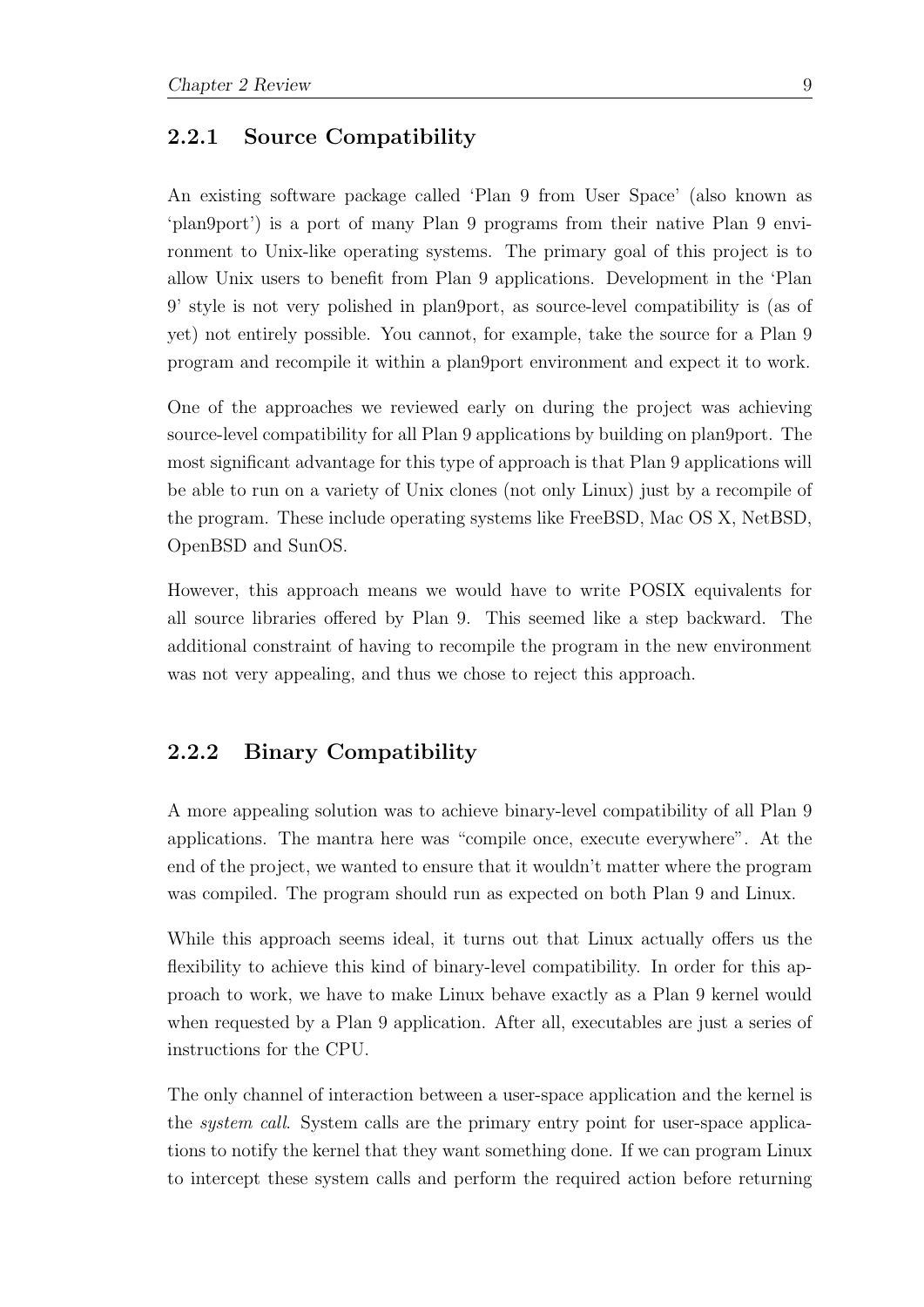a value, user-space applications will be oblivious to the fact that the underlying kernel is Linux, not Plan 9! We decided to adopt this approach because it was interesting and seemed to achieve our stated goals in a clean manner.

### <span id="page-21-0"></span>2.3 Steps of Operation

In order to achieve binary-level compatibility, we need to write code that performs the following:

- Load the executable: Write a loader that understands the Plan 9 executable format and loads it into memory. The loader also sets the registers to an appropriate state before allowing the CPU to process the instructions.
- Intercept system calls: Whenever an instruction signaling the request of a system call is executed by the CPU, it must be intercepted and handled.
- Implement all system calls: The actual system call functionality as provided by the Plan 9 kernel must be performed by the Linux kernel, and an appropriate return value returned.

In the following chapter, we discuss the methodology by which we achieve the above.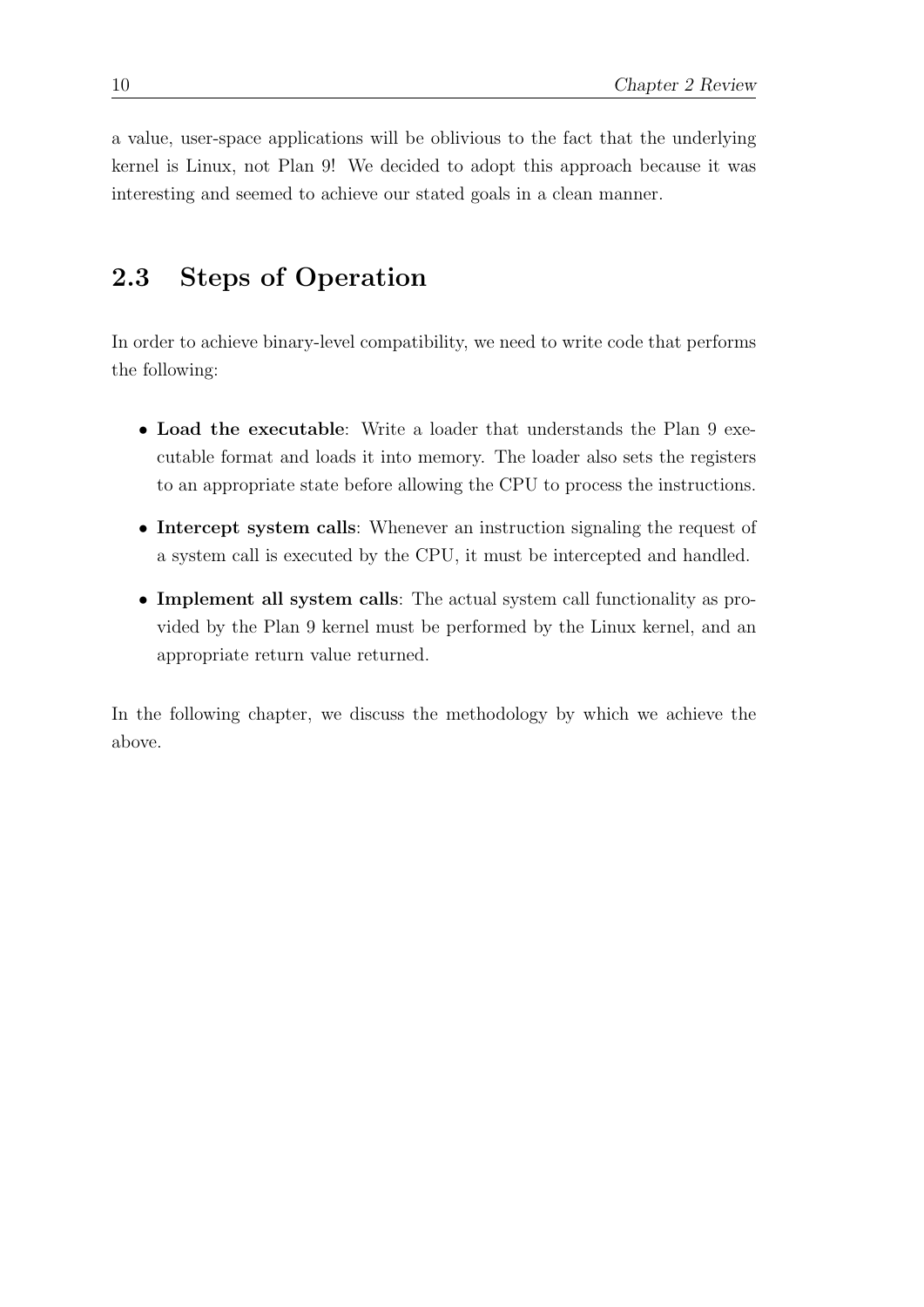## <span id="page-22-0"></span>Chapter 3

# Methodology

### <span id="page-22-1"></span>3.1 Loader

In this section we describe the Plan 9 executable format [\[1\]](#page-38-6) (known as *a.out*, not to be confused by another executable format of the same name used in old versions of Unix). We then proceed to discuss how we wrote a loader for the Linux kernel to parse and prepare for execution of executables in the a.out format.

#### <span id="page-22-2"></span>3.1.1 a.out

An executable Plan 9 binary file has up to six sections: a header, the program text, the data, a symbol table, a PC/SP offset table (MC68020 only), and finally a PC/line number table. The header, given by the structure in Listing [3.1,](#page-23-1) contains 4 byte integers in big-endian order.

Sizes are expressed in bytes. The size of the header is not included in any of the other sizes.

When a Plan 9 binary file is executed, a memory image of three segments is set up: the TEXT segment, the DATA segment, and the STACK. The text segment begins at a virtual address which is a multiple of the machine-dependent page size. The text segment consists of the header and the first text bytes of the binary file. The entry field gives the virtual address of the entry point of the program. The data segment starts at the first page-rounded virtual address after the text segment. It consists of the next data bytes of the binary file, followed by bss bytes initialized to zero. The stack occupies the highest possible locations in the core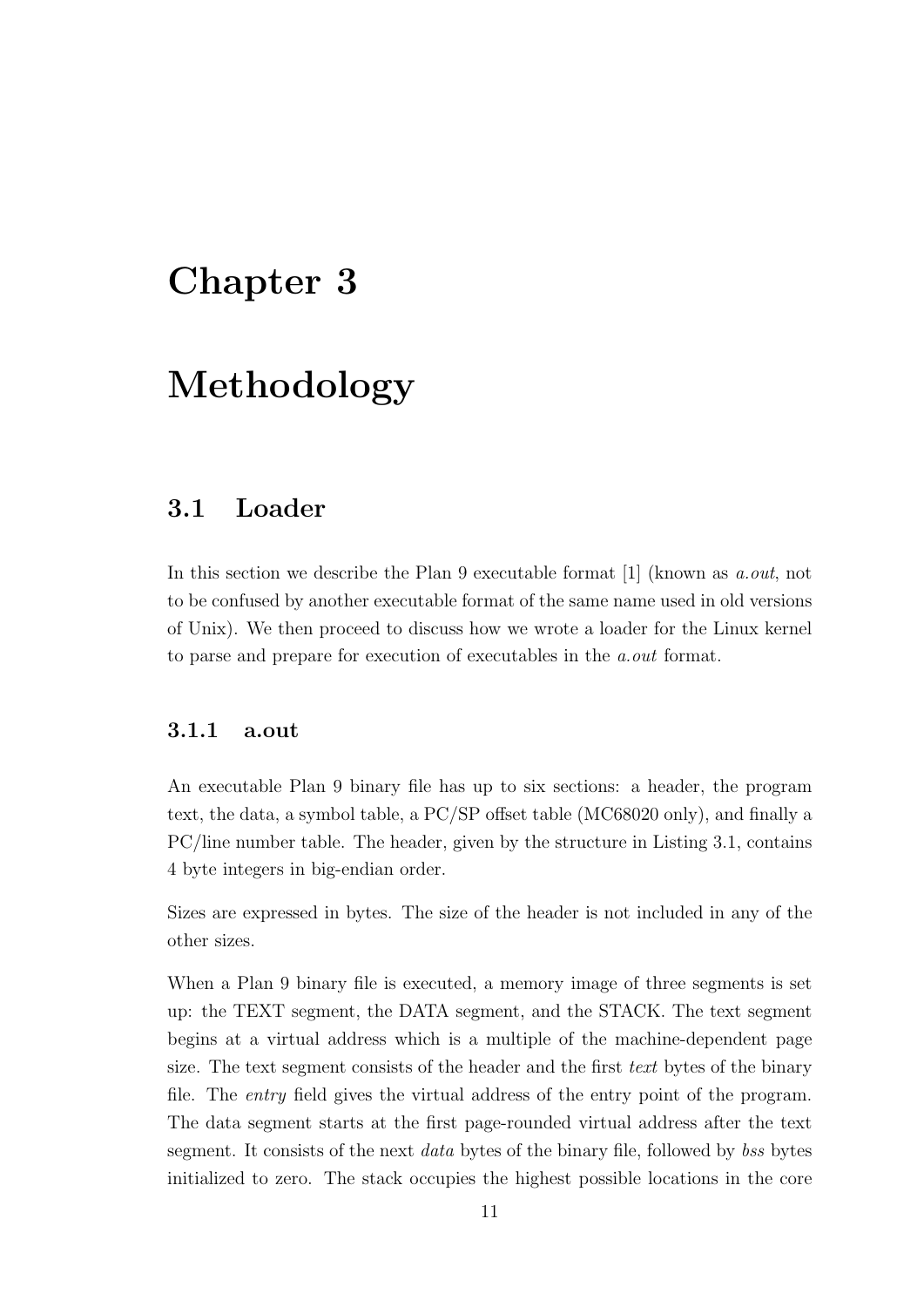image, automatically growing downwards. The BSS segment may be extended by the  $brk$  system call.

<span id="page-23-1"></span>

|         | typedef struct Exec { |                                             |                                                  |
|---------|-----------------------|---------------------------------------------|--------------------------------------------------|
|         |                       | long magic; /* magic number */              |                                                  |
|         |                       | long text; $/* size of text segment */$     |                                                  |
|         |                       | long data; $/* size of initialized data */$ |                                                  |
|         |                       |                                             | long bss; $/* size of uninitialized data */$     |
|         |                       | long syms; $/* size of symbol table */$     |                                                  |
|         |                       | long entry; $/*$ entry point $*/$           |                                                  |
|         |                       |                                             | long spsz; $/* size of pc/sp offset table */$    |
|         |                       |                                             | long pcsz; $/* size of p c/line number table */$ |
| } Exec; |                       |                                             |                                                  |
|         |                       | #define _MAGIC(b) $(((4*b)+0)*b)+7)$        |                                                  |
|         |                       | #define A_MAGIC _MAGIC(8) /* 68020 */       |                                                  |
|         |                       |                                             | #define I_MAGIC _MAGIC(11) /* intel 386 */       |
|         |                       |                                             | #define J_MAGIC _MAGIC(12) /* intel 960 */       |
|         |                       | #define K_MAGIC _MAGIC(13) /* sparc */      |                                                  |
| #define |                       |                                             | $V_MAGIC$ $_MAGIC(16)$ $/*$ mips 3000 $*/$       |
|         |                       |                                             | #define X_MAGIC __MAGIC(17) /* att dsp 3210 */   |
|         |                       |                                             | #define M_MAGIC _MAGIC(18) /* mips 4000 */       |
|         |                       |                                             | #define D_MAGIC _ MAGIC(19) /* amd 29000 */      |
|         |                       |                                             | #define E_MAGIC _MAGIC(20) /* arm 7 something */ |
| #define |                       |                                             | $Q_MAGIC$ $_MAGIC(21)$ /* powerpc */             |
|         |                       |                                             | #define N_MAGIC _MAGIC(22) /* mips 4000 LE */    |
| #define |                       |                                             | $L_MAGIC$ $_MAGIC(23)$ /* dec alpha */           |

LISTING 3.1: a.out header structure

The next syms (possibly zero) bytes of the file contain symbol table entries, each laid out as a 4-byte value, followed by a byte of type and ending with a variable length null-terminated string *name*. The *value* is in big-endian order. The type field is one of the characters in Table [3.1](#page-24-0) with the high bit set. The symbols in the symbol table appear in the same order as the program components they describe. The symbol table is used only by the debugger and is not laid out in memory.

### <span id="page-23-0"></span>3.1.2 How a File Gets Executed in Linux

Linux already supports a variety of executables - ranging from ELF (the native Linux executable format) to COFF. Hence, the foundation for adding support for a new executable format had already been laid, we simply had to use the tools that the kernel offered us. [\[3\]](#page-38-7)

One of the roles that kernel modules can accomplish is adding new binary formats to a running system, so we chose to write a kernel module for the Plan 9 executable format. The single biggest advantage of writing a kernel module for this purpose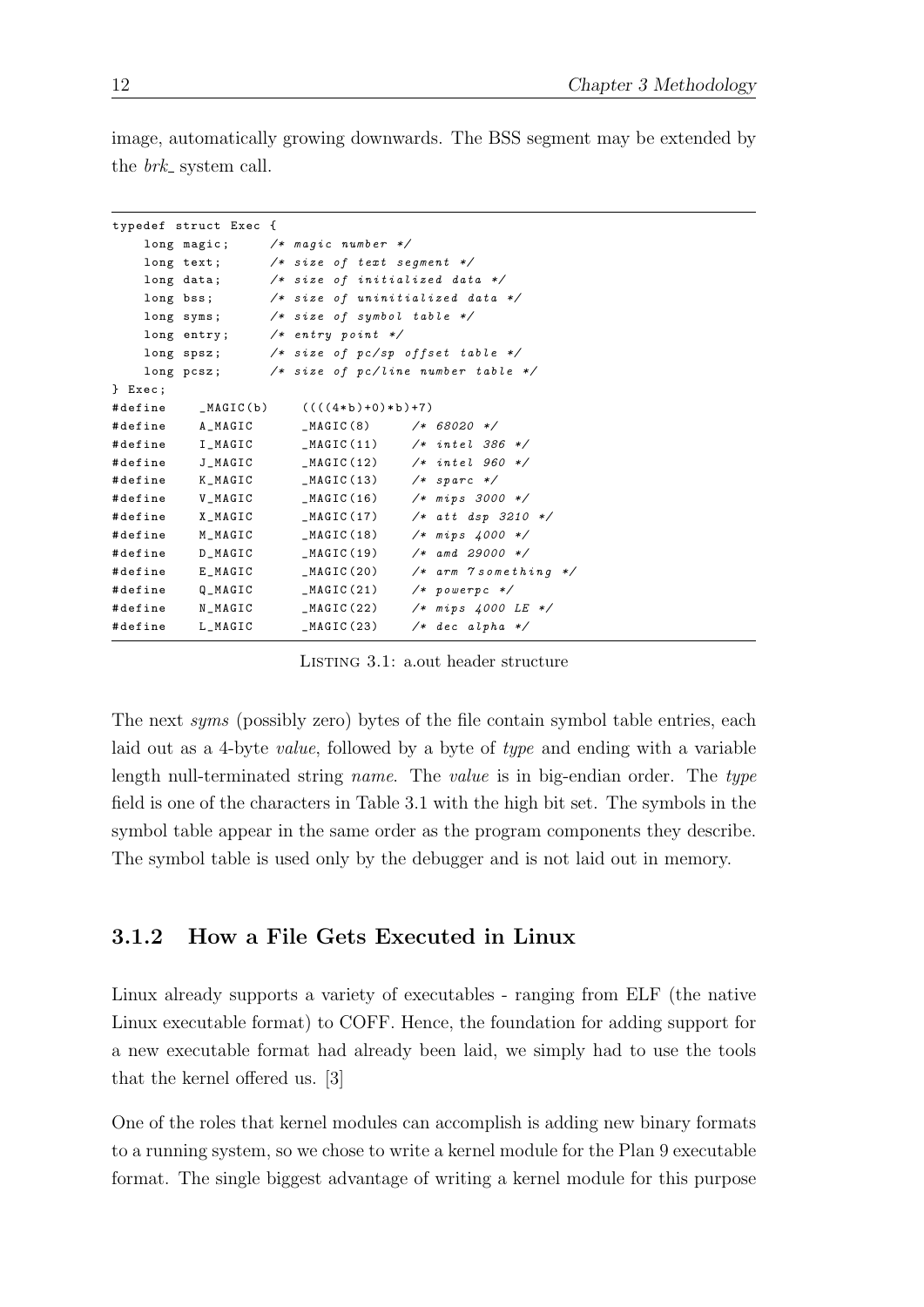| Character | <b>Type</b>                              |
|-----------|------------------------------------------|
|           | text segment symbol                      |
| t.        | static text segment symbol               |
|           | leaf function text segment symbol        |
|           | static leaf function text segment symbol |
|           | data segment symbol                      |
| d         | static data segment symbol               |
| В         | bss segment symbol                       |
|           | static bss segment symbol                |
| a.        | automatic (local) variable symbol        |
|           | function parameter symbol                |

<span id="page-24-0"></span>

is that we didn't have to recompile the kernel and reboot every-time we made a change to the loader - thanks to Linux's dynamic module loading/unloading facilities.

Let's take a look at how the *exec* system call is implemented in Linux. This is an interesting part of the kernel, as the ability to execute programs is at the basis of system operations.

The entry point of exec lives in the architecture-dependent tree of the source files, but all the interesing code is part of  $fs/exec.c.$  Within  $fs/exec.c.$  the toplevel function,  $do\_execute$ ), is less than fifty lines of code in length. Its role is checking for errors, filling the "binary parameter" structure (linux binprm) and looking for a binary handler. The last step is performed by search binary handler(), another function in the same file. The magic of  $do\_execute()$  is contained in this last function which is very short. Its job consists of scanning a list of registered binary formats, passing the binprm structure to all of them until one succeeds. If no handler is able to deal with the executable file, the kernel tries to load a new handler via kerneld and scans the list once again. If no binary format is able to run the executable file, the system call returns the ENOEXEC error code ("Exec format error").

The main problem with this kind of implementation is in keeping Linux compatible with the standard Unix behaviour. That is, any executable text file that begins with  $\#!$  must be executed by the interpreter it asks for, and any other executable text is run by /bin/sh. The former issue is easily dealt with by a binary format specialized in running interpreter files  $(f_s/binfmt\_script.c)$ , and the interpreter itself is run by calling *search\_binary\_handler()* once again. This function is designed to be reentrant, and binfmt script checks against double invocation. The latter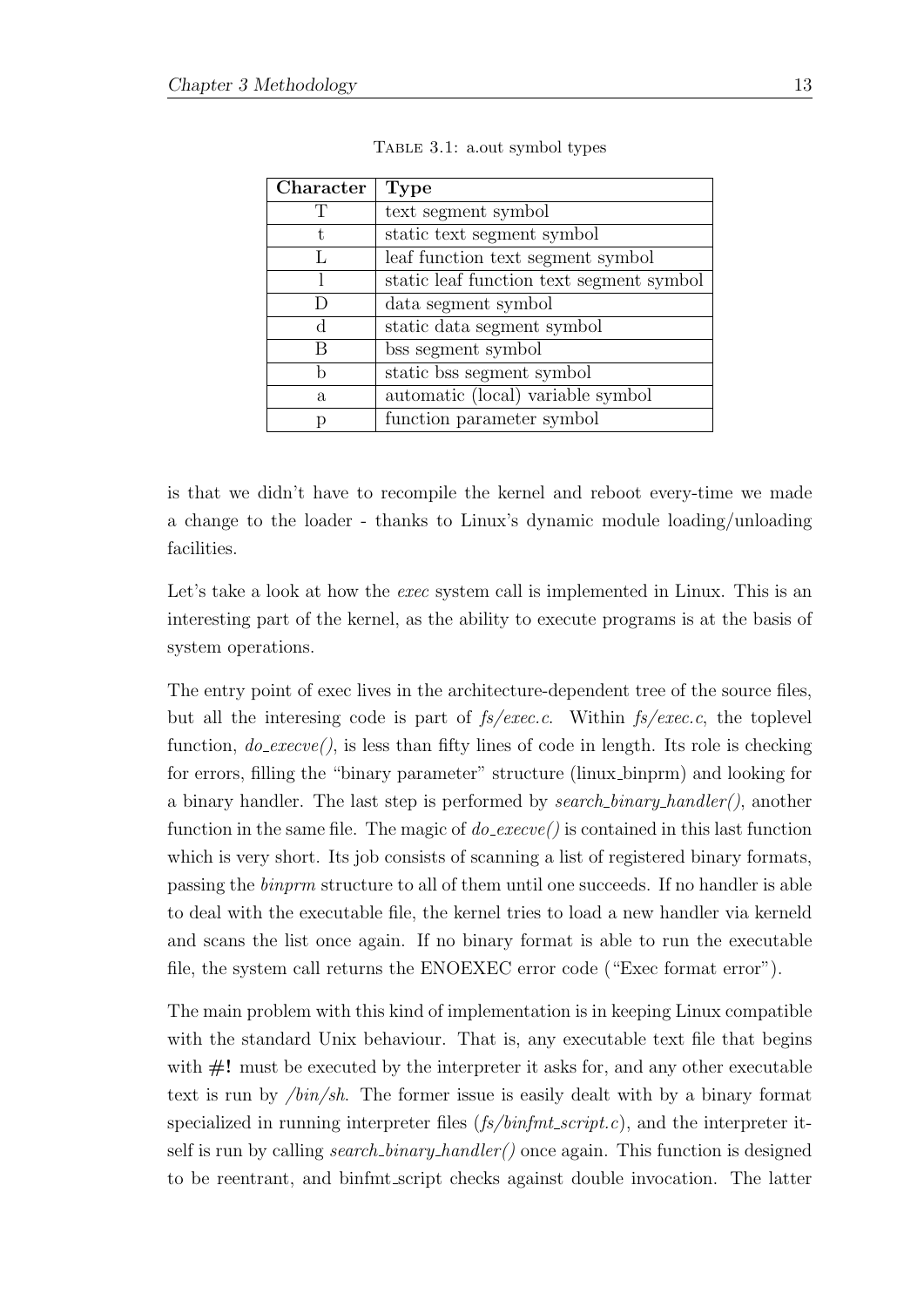issue is mainly an historical relic and is simply ignored by the kernel. The program trying to execute the file takes care of it.

All the magic handling of data structures needed to replace the old executable image with the new one is performed by the specific binary loader, based on utility functions exported by the kernel. We need to write precisely this type of loader.

#### <span id="page-25-0"></span>3.1.3 Registration of Binary Formats

The implementation of *exec* is interesting code, but Linux has more to offer: registration of new binary formats at run time. The implementation is quite straightforward, although it involves working with rather elaborate data structures - either the code or the data structures must accomodate the underlying complexities; elaborate data structures offer more flexibility than elaborate code.

The core of a binary format is represented in the kernel by a structure called linux binfmt, which is declared in the linux/binfmts.h file, also given in Listing [3.2.](#page-25-1)

```
struct linux_binfmt {
    struct linux_binfmt *next;
    long *use_count;
    int (* load_binary )( struct linux_binprm *, struct pt_regs *);
    int (*load\_shlib) (int fd);
    int (* core_dump )( long signr , struct pt_regs *);
};
```
Listing 3.2: Linux binary format structure

The three functions, or "methods", declared by the binary format are used to execute a program file, to load a shared library and to create a core file. The next pointer is used by *search\_binary\_handler()*, while the *use\_count* pointer keeps track of the usage count of modules. Whenever a process  $p$  is executing in the realm of a modularized binary format, the kernel keeps track of use count to prevent unexpected removal of the module.

Of the three methods, we need only to implement *load\_binary*. *load\_shlib* is not required as all Plan 9 binares are statically linked, as discussed before; and *core\_dump* is mainly used to generate core dumps readable by the GNU debugger (which we do not want to use).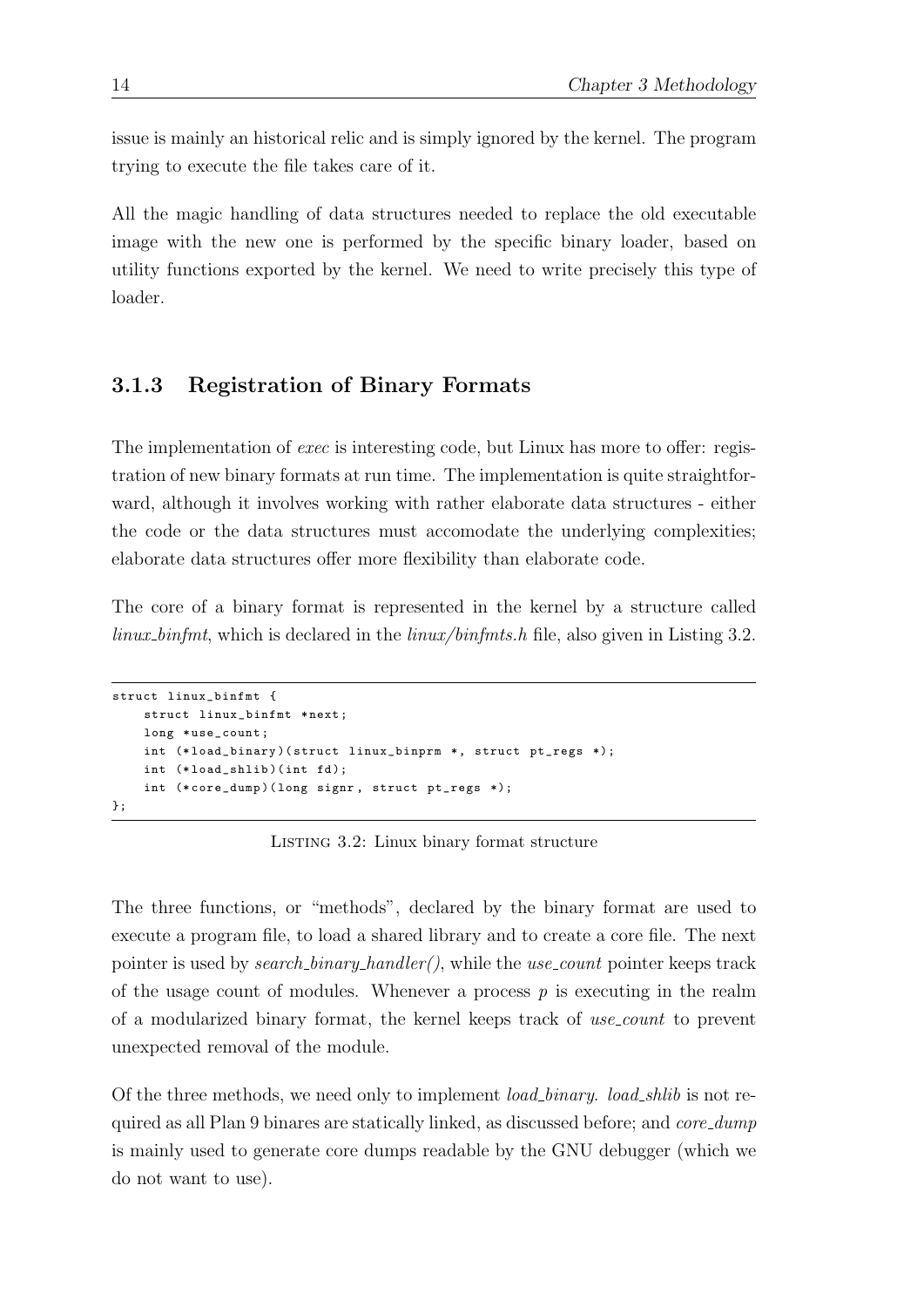#### <span id="page-26-0"></span>3.1.4 The Binary Parameters

In order to implement a binary format that is of some use, the programmer must have some background information about the arguments that are passed to the loading function, i.e., *load binary*. The first such argument contains a description of the binary file and the parameters, and the second is a pointer to the processor registers.

The second argument is useful because we must initialize the registers associated with the current process to a sane state. In particular, the instruction pointer must be set to the address where execution of the new program must begin. The function start thread is exported by the kernel to ease setting up the instruction pointer.

The first argument, a *linux\_binprm* structure contains the following fields:

- char buf[128]: This buffer holds the first bytes of the executable image. It is usually looked up by each binary format in order to detect the file type. We use this buffer to quickly check if an executable of the Plan 9 a.out format or not.
- unsigned long page [MAX\_ARG\_PAGES]: This array holds the addresses of data pages used to carry around the environment and the argument list for the new program. The pages are only allocated when they are used; no memory is wasted when the environment and argument lists are small. The macro MAX\_ARG\_PAGES is declared in the  $\text{binf} \text{mts}$ .h header.
- unsigned long  $\equiv$  user p: This is a "pointer" to data kept in the pages just described. Data is pushed to the pages from high addresses to low ones, and p always points to the beginning of such data. Binary formats can use the pointer to play with the initial arguments that are passed to the program being executed. It's interesting to note that  $p$  is a pointer to user-space addresses, and it is expressed as *unsigned long*  $\text{\_}user$  to avoid an undesired de-reference of its value. When an address represents generic data (or an offset in the memory "array") the kernel often considers it a long integer like kernel-space addresses.
- struct inode \*inode: This inode represents the file being executed.
- int e\_uid, e\_gid: These fields are the effective user and group ID of the process executing the program.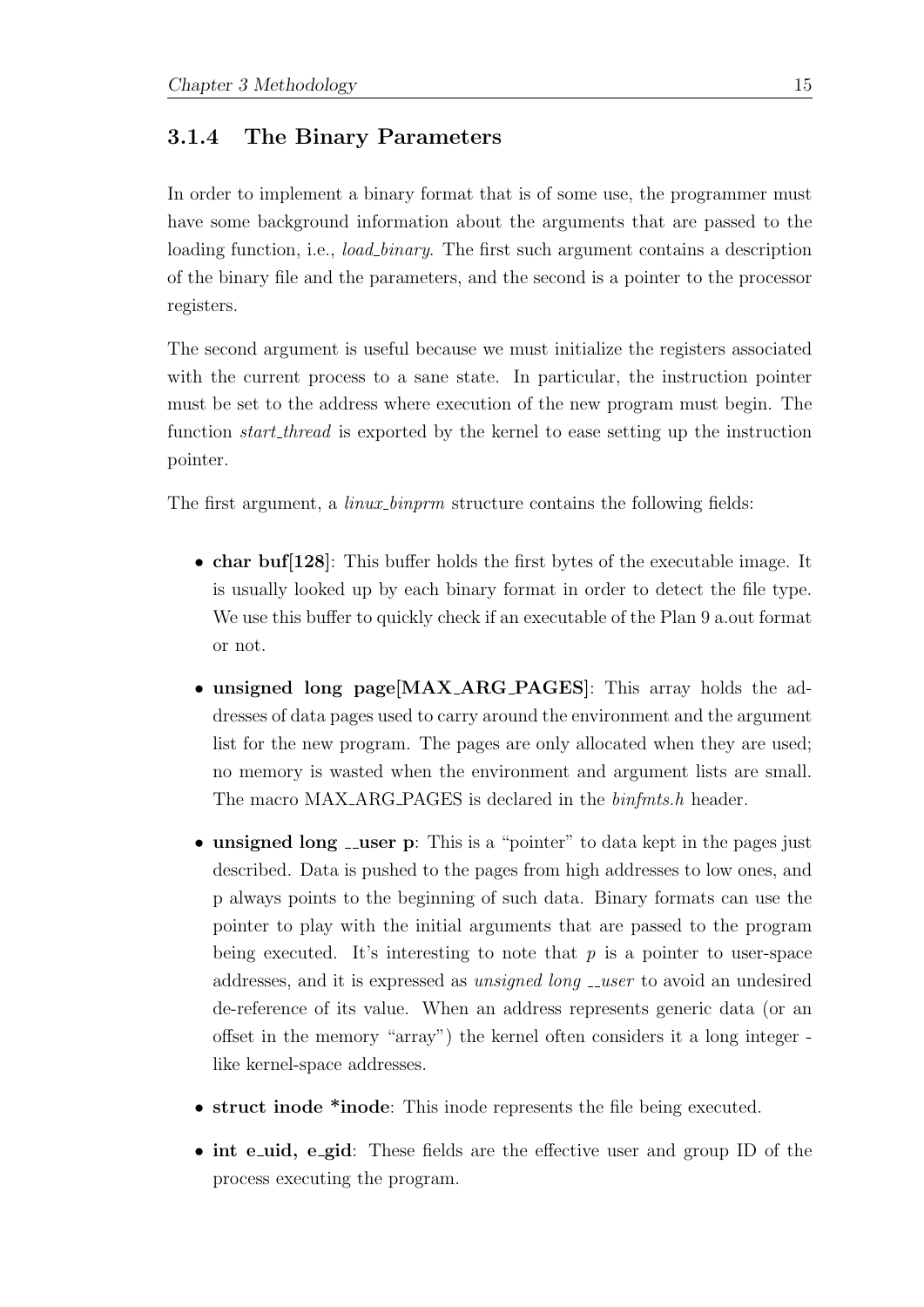- int argc, envc: These values represent the number of arguments passed to the new program and the number of environment variables. Plan 9 doesn't use environment variables, so we ignore envc.
- char \*filename: This is the full pathname of the program being executed. This string lives in kernel space and is the first argument received by the execve system call. Although the user program won't know its full pathname, the information is available to the binary formats, so they can play games with the argument list.
- int dont iput: This flag can be set by the binary format to tell the upper layer that the inode has already been released by the loader.

#### <span id="page-27-0"></span>3.1.5 Memory Layout and Padding

Once we've confirmed that the given executable is indeed in the Plan 9 format, we begin to load the contents of file into memory as dictated by the a.out format. Figure [3.1](#page-27-1) shows the required memory layout for the executable.



<span id="page-27-1"></span>Figure 3.1: Memory layout for a.out

If you look at the figure, you'll note that there is a gap between the TEXT and DATA sections in memory, because of page-alignment. In the executable file, however, all sections are one after the other, so while copying the contents into memory we need to create the extra padding. Therein, lies the rub.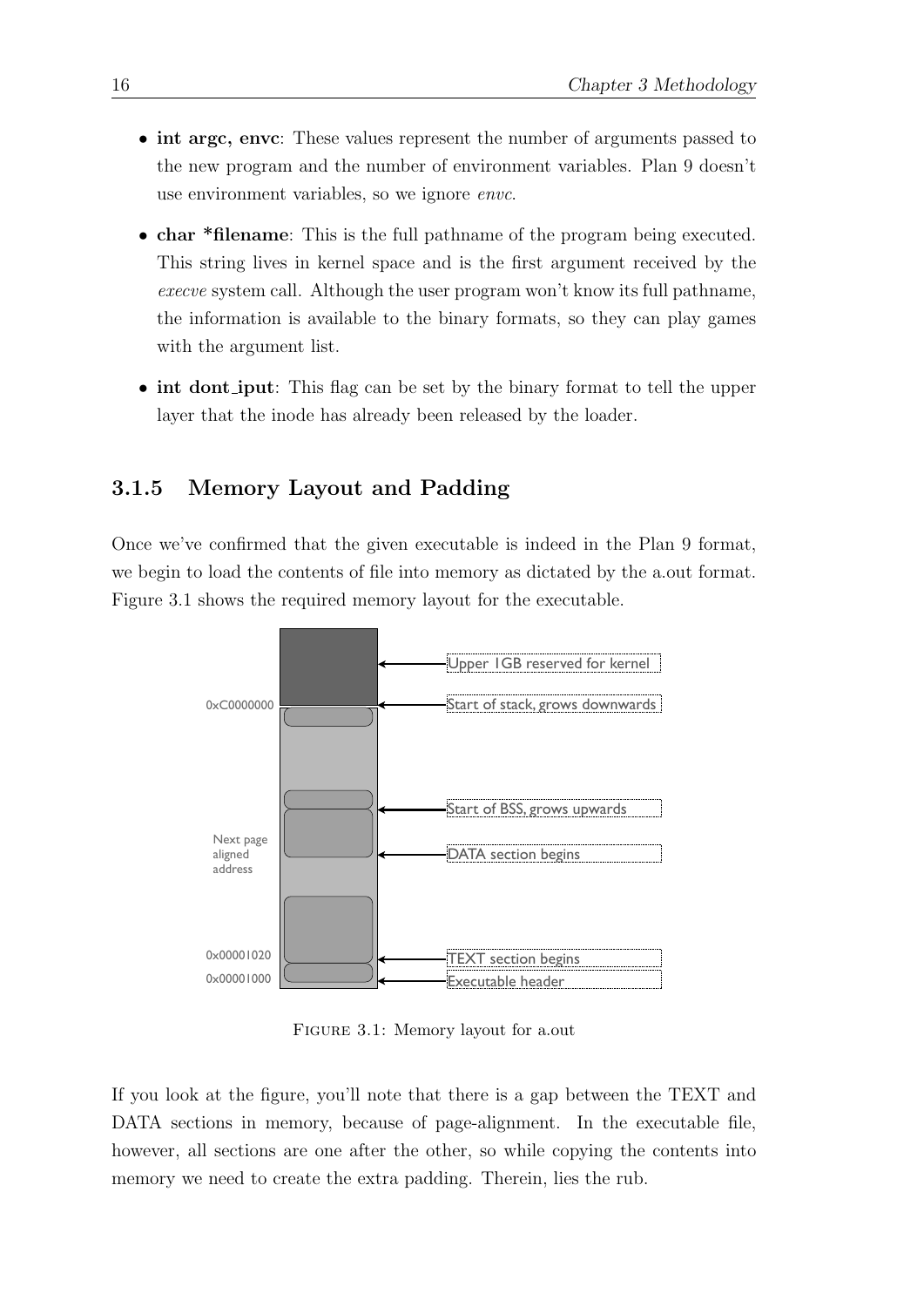Linux follows a lazy memory allocation mechanism, where memory is allocated "just in time". Hence, all Linux executables use the  $do\_mmap()$  function exported by the kernel to map an executable file to memory, the memory allocated may not actually exist until runtime. However, we cannot do that as the gap does not exist in the file, and memory mapping does not work on non page-aligned offsets.

As a workaround to this problem, we use Linux's interpreter capabilities to invoke a user-space program whenever an authentic a.out executable is found. This userspace program creates this extra padding in the file itself, which may then be memory mapped. This padding program also turned out to be extremely useful in the later stages of the project, as will be discussed in the next section.

#### <span id="page-28-0"></span>3.1.6 Top of Stack

When we said earlier that system calls were the only way for Plan 9 user-space applications to interact with the kernel, we lied. The Plan 9 kernel initializes and maintains a special structure called Tos (Listing [3.3\)](#page-28-1), which is also used to exchange data between the kernel and user-space applications.

```
struct Tos {
   struct /* Per process profiling */
   {
       Plink *pp; /* known to be O(ptr) */
       Plink *next; /* known to be 4 (ptr) */
       Plink * last:
       Plink *first;
       ulong pid ;
       ulong what;
   } prof ;
   uvlong cyclefreq; /* cycle clock frequency if there is one, 0 otherwise */
   vlong kcycles; /* cycles spent in kernel */vlong pcycles; /* cycles spent in process (kernel + user) */
   ulong pid; /* might as well put the pid here */ulong clock;
   /* top of stack is here */};
```
Listing 3.3: TOS Structure

The Plan 9 kernel intializes this area above the user-space stack and stores the address in the accumulator, from which the user-space application retrieves it and stores in a global variable  $\text{\textperp}$  tos. This works great in Plan 9, but Linux resets the accumulator immediately after the loader finishes (to signal the return value of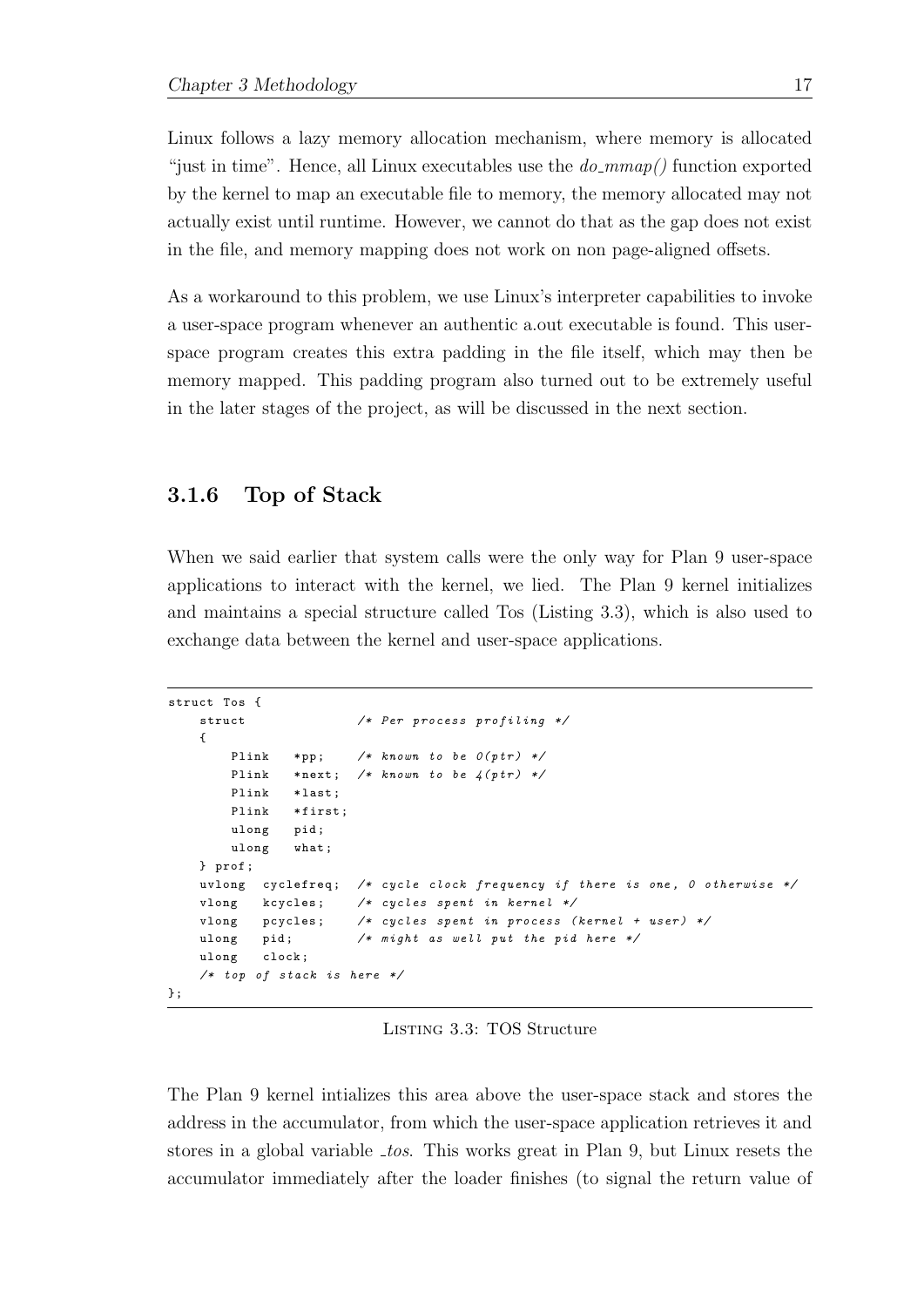exec), so we can't use that register to notify user-space applications of the Tos address.

As a workaround, we used the padding program to mangle the instruction that fetched the address from  $EAX$  (the accumulator) and changed it to fetch the address from EBX instead (Linux does not modify EBX between the loader and the executable). The opcode for the MOV instruction is  $0x89$ . The first instruction in a Plan 9 user-space application, therefore, would usually be:

```
89 05 xx xx xx xx
```
where 'xx xx xx' denotes a 32-bit address (global variable tos in the DATA section). We change this instruction to:

#### 89 1D xx xx xx xx

in accordance with x86 assembly opcodes (Table [3.2\)](#page-29-1) [\[2\]](#page-38-8).

|                  |        | r32/(r)  | <b>EAX</b> | ECX            | EDX | <b>EBX</b>                             | <b>ESP</b> | <b>EBP</b> | <b>ESI</b> | $\mathbf{E}\mathbf{D}\mathbf{I}$ |
|------------------|--------|----------|------------|----------------|-----|----------------------------------------|------------|------------|------------|----------------------------------|
| <b>Address</b>   | Mod    | ′M<br>R, |            |                |     | Value of ModR/M Bytes (in Hexadecimal) |            |            |            |                                  |
| EAX              | $00\,$ | 000      | 00         | 08             | 10  | 18                                     | 20         | 28         | 30         | 38                               |
| [ECX]            |        | 001      | 01         | 09             | 11  | 19                                     | 21         | 29         | 31         | 39                               |
| EDX <sup>-</sup> |        | 010      | 02         | 0A             | 12  | 1Α                                     | 22         | 2A         | 32         | 3A                               |
| <b>EBX</b>       |        | 011      | 03         | 0B             | 13  | 1B                                     | 23         | 2B         | 33         | 3B                               |
|                  |        | 100      | 04         | 0 <sup>C</sup> | 14  | 1C                                     | 24         | 2C         | 34         | 3C                               |
| disp32           |        | 101      | 05         | 0 <sub>D</sub> | 15  | 1 <sub>D</sub>                         | 25         | 2D         | 35         | 3D                               |
| <b>ESI</b>       |        | 110      | 06         | 0E             | 16  | 1Ε                                     | 26         | 2E         | 36         | 3E                               |
| EDI              |        | 111      | 07         | 0 <sub>F</sub> | 17  | 1F                                     | 27         | 2F         | 37         | 3F                               |

<span id="page-29-1"></span>

| TABLE 3.2: 32-Bit addressing forms with ModR/M byte |  |  |  |  |
|-----------------------------------------------------|--|--|--|--|
|                                                     |  |  |  |  |

### <span id="page-29-0"></span>3.2 System Call Handler

Once the loader had been written, the next major task was to be able to intercept system calls. Let us see how system calls are invoked by user-space applications in both Linux and Plan 9.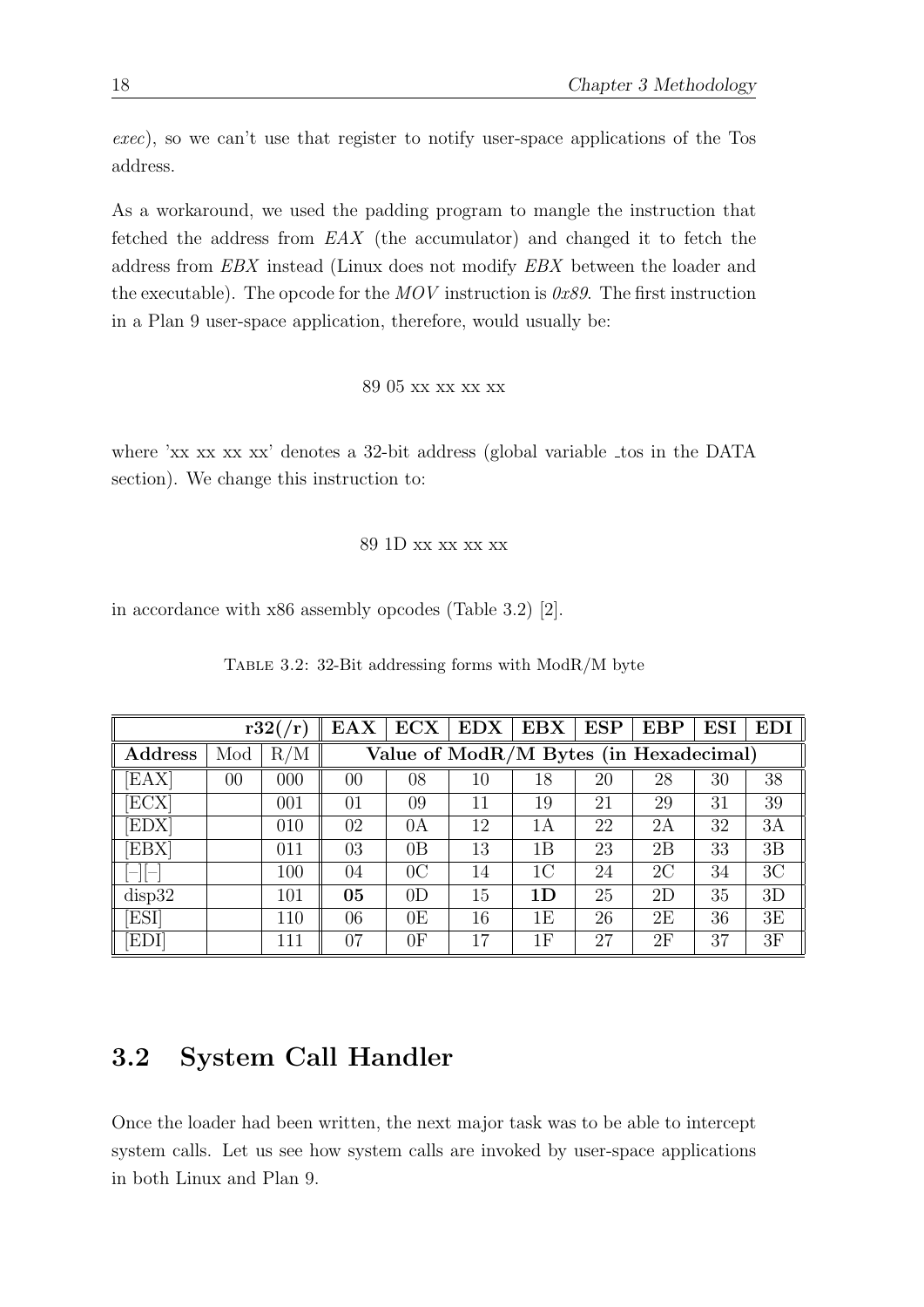#### <span id="page-30-0"></span>3.2.1 System Call Behavior in Linux

Linux maintains dual modes, namely: user mode and kernel Mode. System calls provide the means for a user program to ask the operating system to perform task reserved for the operating system on the user program's behalf. The various steps to invoke a system call in Linux are:

- 1. System calls must be invoked by executing the INT 0x80 assembly instruction, which raises the programmed exception having vector 128.
- 2. When a user mode process invokes a system call, the CPU switches to Kernel Mode and starts the execution of a kernel function.
- 3. The calling process passes a parameter called the system call number to identify the required system call; the EAX register is used for that purpose.
- 4. The kernel saves the contents of most registers in the Kernel Mode stack. Hence, other parameters to the system call (if required) are put on the registers by the calling processing before giving the interrupt.
- 5. The kernel handles the system call by invoking a corresponding C function in kernel-space called the system call service routine.
- 6. The handler is exited when the system call finishes, and the registers are restored. The return value of the system call is stored in the accumulator, where it can be picked up by the user-space application.

As an example, consider the "Hello World" program in pure assembly for Linux (Listing [3.4\)](#page-30-1)

```
section . data
   hello: db 'Hello world!',10 ; 'Hello world!' plus a linefeed character
   helloLen: equ $-hello ; Length of the 'Hello world!' string
section . text
   global _start
_start :
   mov eax, 4 (a) ; The system call for write (sys_write)
   mov ebx ,1 ; File descriptor 1 - standard output
   mov ecx , hello ; Put the offset of hello in ecx
   mov edx , helloLen ; helloLen is a constant
   int 80h ; Call the kernel
   mov eax, 1 \qquad ; The system call for exit (sys_exit)
   mov ebx, 0 ; Exit with return code of 0 (no error)
   int 80h
```
Listing 3.4: HW in assembly for Linux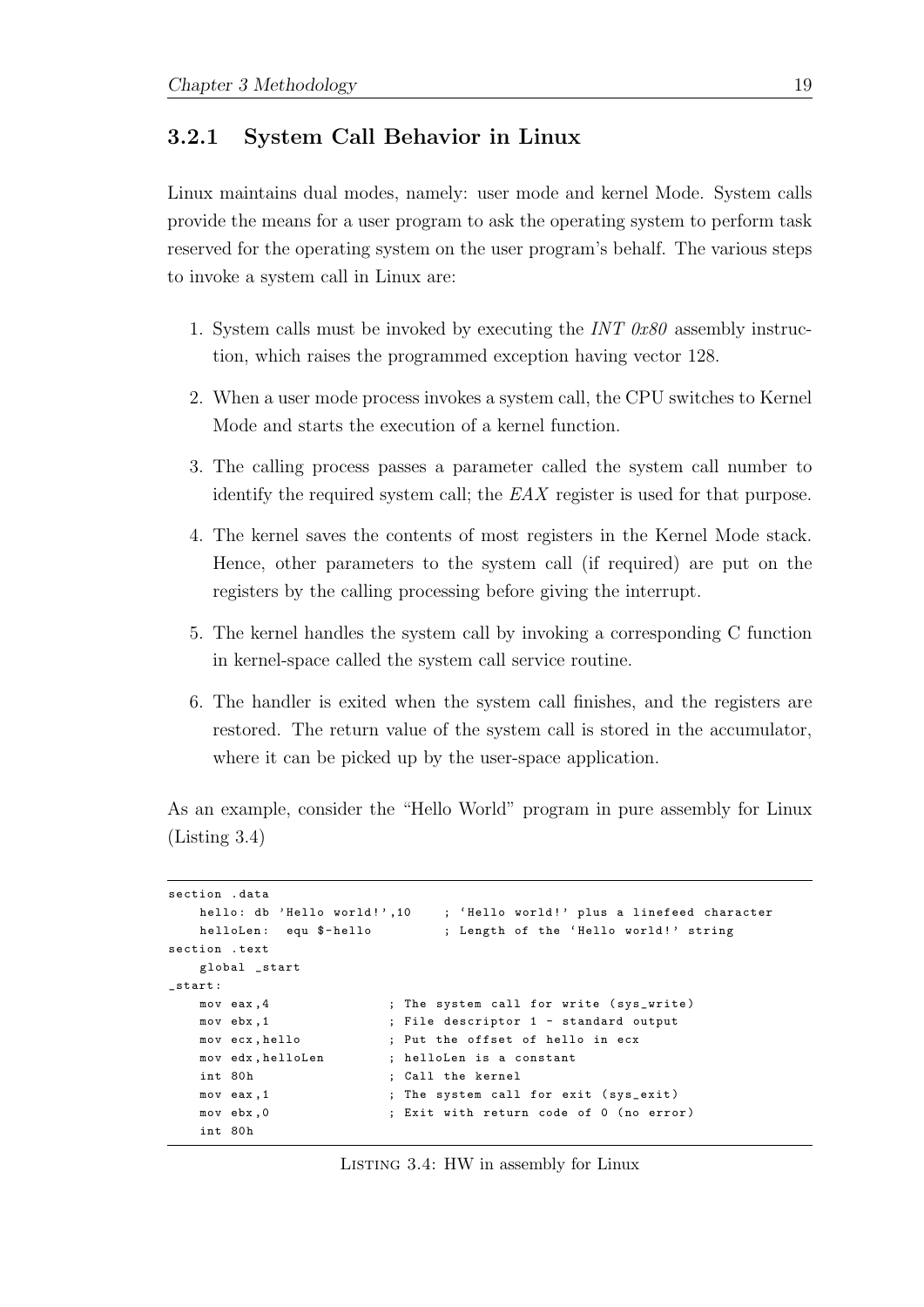#### <span id="page-31-0"></span>3.2.2 System Call Behavior in Plan 9

Thankfully, the method of system call invocation by Plan 9 user-space applications is not very different from that described earlier. Plan 9 differs from the Linux procedure in only two big ways:

- 1. Plan 9 uses programmed exception vector 40 (0x64) to notify the kernel.
- 2. Plan 9 applications store arguments for the system call on the user-space stack, just like for any other function call.

An example program for Plan 9 will make the differences clear. (Listing [3.5\)](#page-31-2)

```
DATA string <>+0(SB)/8, \frac{\text{P}}{\text{P}} Hello \n\z \z"
GLOBL string <>+0(SB), $8
TEXT _main +0(SB), 1, $0
MOVL $1, 4(SP)
MOVL $string < > +0(SB), 8(SP)
MOVL $7, 12(SP)
MOVL $-1, 16(SP)
MOVL $-1, 20(SP)MOVL $51 , AX
INT $64
MOVL $string < > +0(SB), 4(SP)
MOVL $8 , AX
INT $64
```
LISTING 3.5: HW in assembly for Plan 9

### <span id="page-31-1"></span>3.2.3 Programmed Exception Handling

Unfortunately, the Linux kernel was not built to support the interception of different interrupt vectors in a kernel module. This initialization is done at boot time, hence, for this part of the project, we had to directly edit the kernel source.

 $arch/x86/kernel/traps_22.c$  is where programmed exception gates are created. The routine  $set\_system\_gate()$  is provided by the kernel to set an Interrupt Service Routine (ISR) for a particular exception vector. We used that function to set a gate for interrupt vector 40. As for the Interrupt service routine, we copied the same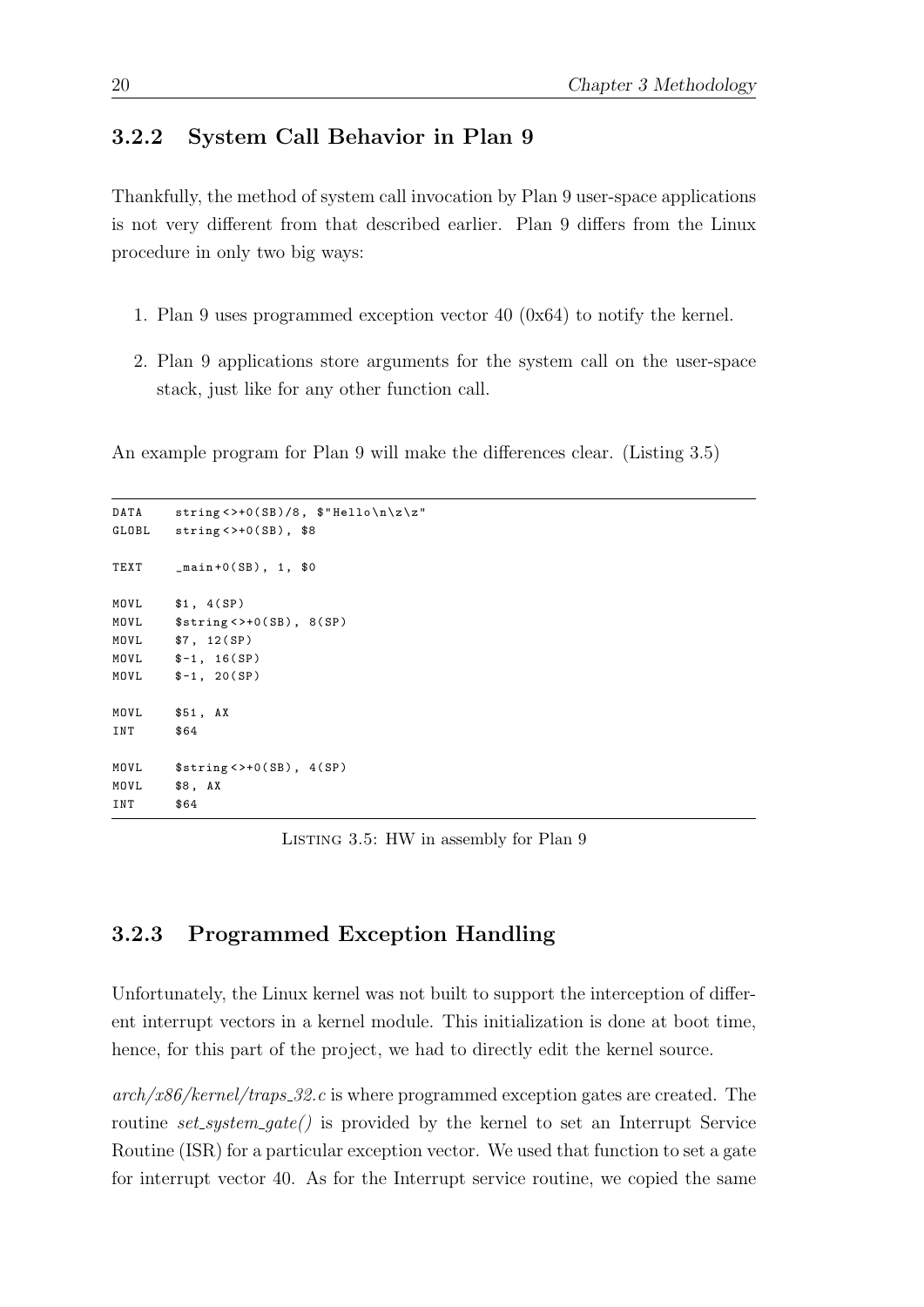ISR as for interrupt 80, except that we call a custom system call implementation at the end: sys\_plan9.

Let us analyze what happens in this case. The ISR copies the register values to the kernel stack as usual, and triggers  $sys_plan9$  with the appropriate arguments. We use the *EBP* register to obtain the stack pointer in user-space and extract the system call arguments by using the  $\text{__get\_user()}$  routine provided by Linux. These arguments are in turn passed to an internal system call implementation (most of the time, a Plan 9 system call maps directly to one provided by Linux) and the value returned accordingly.

A snippet of the *sys\_plan9* function is provided in Listing [3.6.](#page-32-1)

```
asmlinkage long sys_plan9 ( struct pt_regs regs )
{
    .
    .
    /* retrieving syscall arguments from user - space stack */
    unsigned long * addr =( unsigned long *) regs . esp ;
    /* check syscall number and invoke appropriate system call service routine */
    switch (regs.eax) {
         .
         .
        case 51: /* pwrite */
                 arg1 = *(++ addr);
                 arg2 = *(++ addr);
                 arg3 = *(++ addr);addr = addr + 2;offset = (left_t) * (addr);if ( offset == 0 xffffffff )
                     retval = sys_write (arg1, (const char __user *) arg2, arg3);
                 else
                     retval = sys\_pwrite64(arg1, (const char \_luser *) arg2,arg3, offset);
                 break ;
         .
         .
    }
}
```
Listing 3.6: System call routing

### <span id="page-32-0"></span>3.3 System Call Implementation

Table [3.3](#page-33-0) lists all the system calls provided by the Plan 9 kernel. Not all Plan 9 system calls map directly to Linux equivalents. We focused only on implementing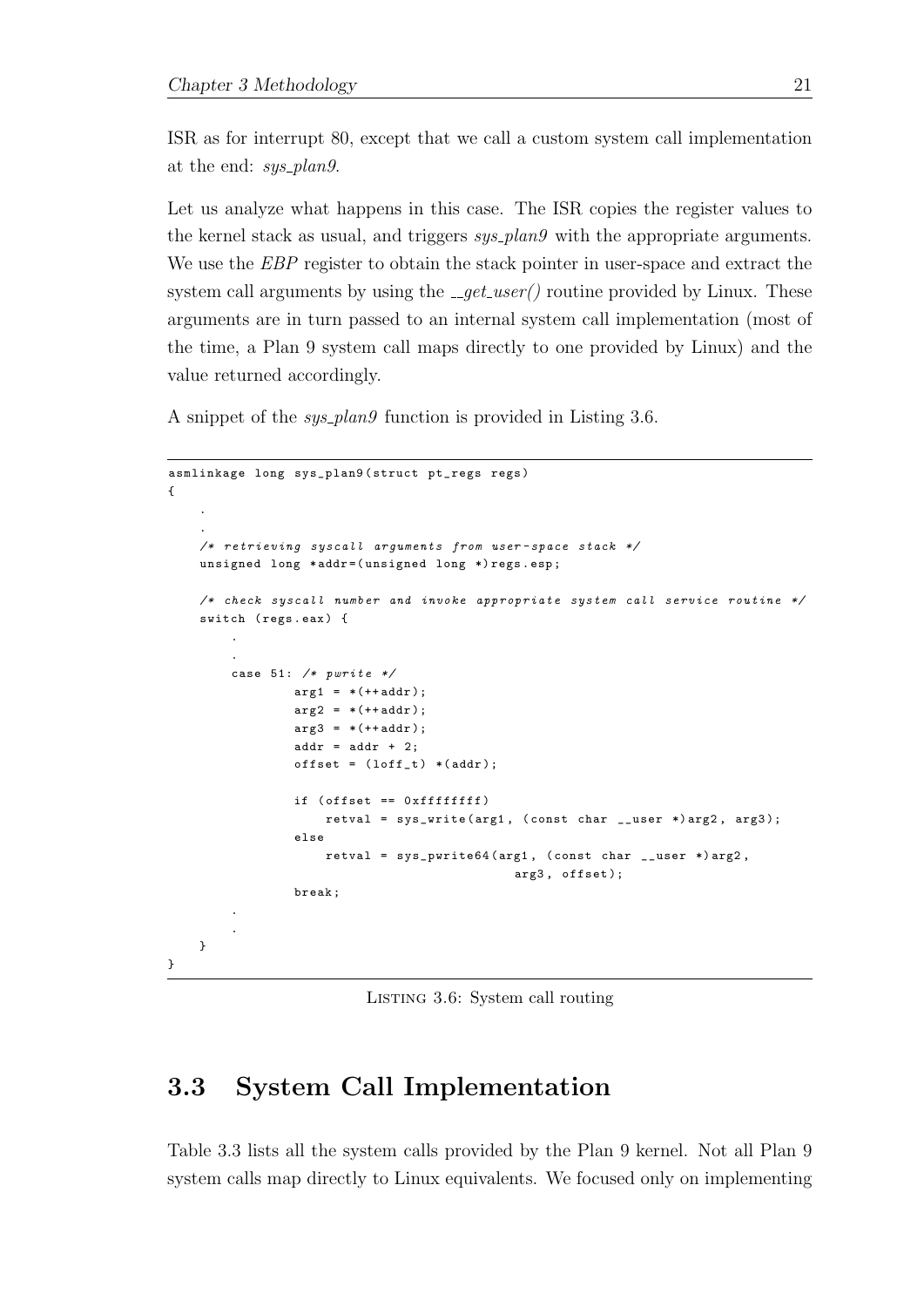system calls that were essential to get a basic Plan 9 toolchain running on Linux. We implemented 15 of the 39 system calls (the calls beginning with a  $\cdot$ ) are not to be implemented, they are legacy calls from previous editions of Plan 9), and got a surprising number of applications to run.

| Number          | System Call   Number    |                 | System Call   |
|-----------------|-------------------------|-----------------|---------------|
| $\overline{0}$  | syst1                   | 26              | _wstat        |
| $\overline{1}$  | <b>_errstr</b>          | 27              | <b>fwstat</b> |
| $\overline{2}$  | bind                    | 28              | notify        |
| 3               | chdir                   | 29              | noted         |
| $\overline{4}$  | close                   | 30              | segattach     |
| $\overline{5}$  | dup                     | 31              | segdetach     |
| 6               | alarm                   | 32              | segfree       |
| $\overline{7}$  | exec                    | $\overline{33}$ | segflush      |
| 8               | exits                   | 34              | rendezvous    |
| 9               | fsession                | 35              | unmount       |
| 10              | fauth                   | 36              | _wait         |
| 11              | <b>fstat</b>            | 37              | semacquire    |
| 12              | segbrk                  | $\overline{38}$ | semrelease    |
| 13              | _mount                  | 39              | seek          |
| 14              | open                    | 40              | fversion      |
| 15              | read                    | 41              | errstr        |
| 16              | oseek                   | 42              | stat          |
| $\overline{17}$ | sleep                   | $\overline{43}$ | fstat         |
| 18              | $\_stat$                | 44              | wstat         |
| 19              | rfork                   | 45              | fwstat        |
| 20              | _write                  | 46              | mount         |
| 21              | pipe                    | 47              | await         |
| 22              | create                  | 50              | pread         |
| 23              | fd2path                 | 51              | pwrite        |
| 24              | $\overline{\text{brk}}$ | $\overline{25}$ | remove        |

<span id="page-33-0"></span>Table 3.3: Plan 9 system calls

Some system calls require us to write completely new code, as no existing system call (of the 300-odd ones that Linux offers!) provides the same functionality. An example is the *sys\_fd2path* call, which returns the absolute path corresponding to a file descriptor (Listing [3.7\)](#page-34-0).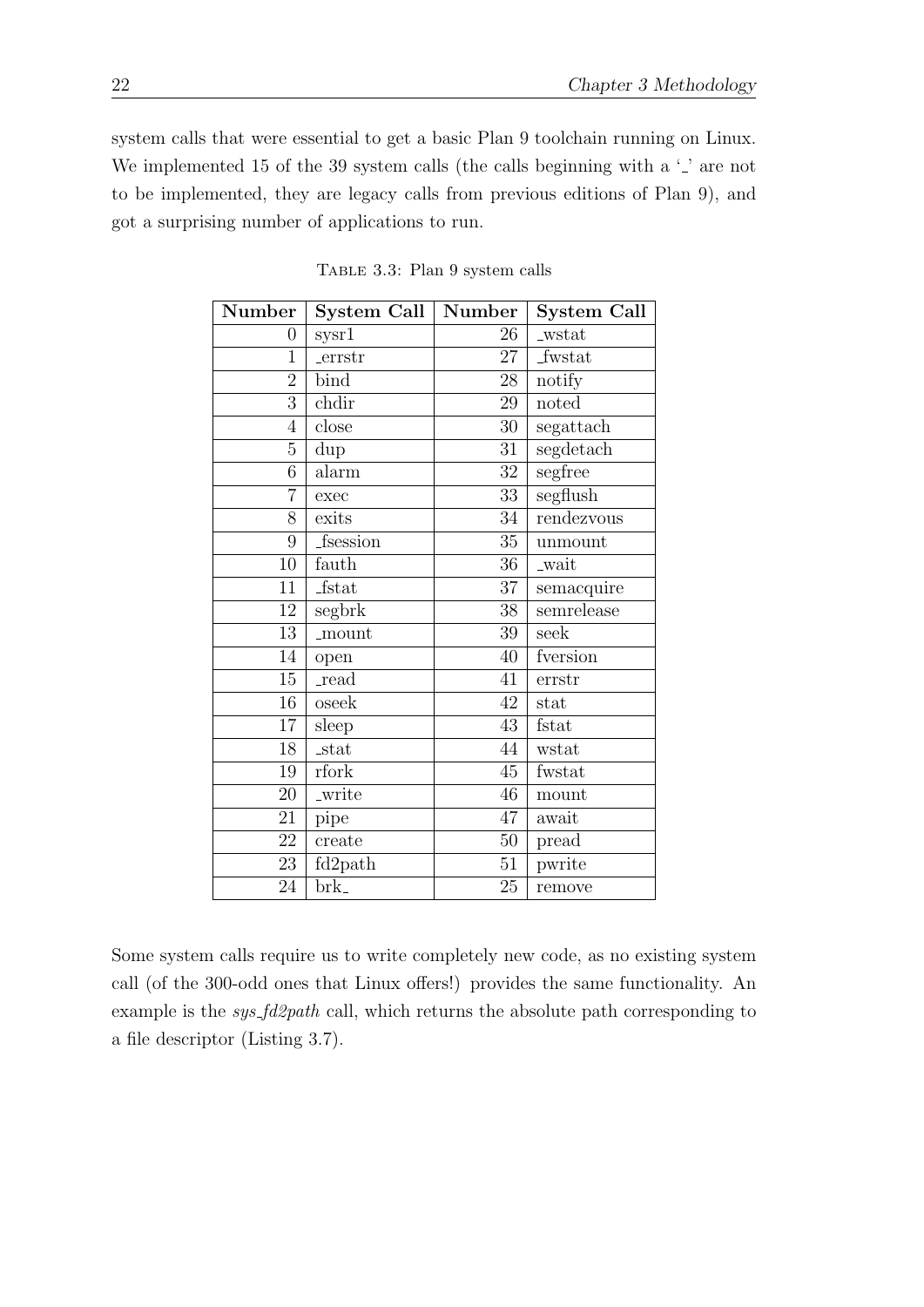```
asmlinkage long sys_fd2path (int fd, char __user *buf, unsigned long size)
{
    int error ;
    struct vfsmount *mnt, *rootmnt;
    struct dentry *dentry, *root;
    struct file *file;
    char *page = (char *) _-get\_free\_page(GFP\_USER);if (! page )
        return - ENOMEM;
    file = fget(fd);if (!file)
        return - EBADF ;
    mnt = mntget (file -> f_vfsmnt);dentry = dget (file -> f_dentry);fput (file);
    read_lock(&current->fs->lock);
    rootmnt = mntget ( current ->fs -> rootmnt );
    root = \text{dget}(\text{current} \rightarrow \text{fs} \rightarrow \text{root});read_unlock (& current ->fs -> lock );
    error = - ENOENT ;
    /* Has the file been unlinked? */
    spin_lock (& dcache_lock );
    if ( dentry -> d_parent == dentry || ! list_empty (& dentry -> d_hash )) {
         unsigned long len;
         char * cwd;
         cwd = __d_path ( dentry , mnt , root , rootmnt , page , PAGE_SIZE );
         spin_unlock (& dcache_lock );
         error = -ERANGE;len = PAGE_SIZE + page - cwd ;
         if (len \leq size) {
             error = len ;
             if ( copy_to_user ( buf, cwd, len ) )
                  error = - EFAULT ;
         }
    } else
         spin_unlock (& dcache_lock );
    dput (dentry);
    mntput (mnt);
    dput (root);
    mntput (rootmnt);
    free_page ((unsigned long) page);
    return error ;
}
```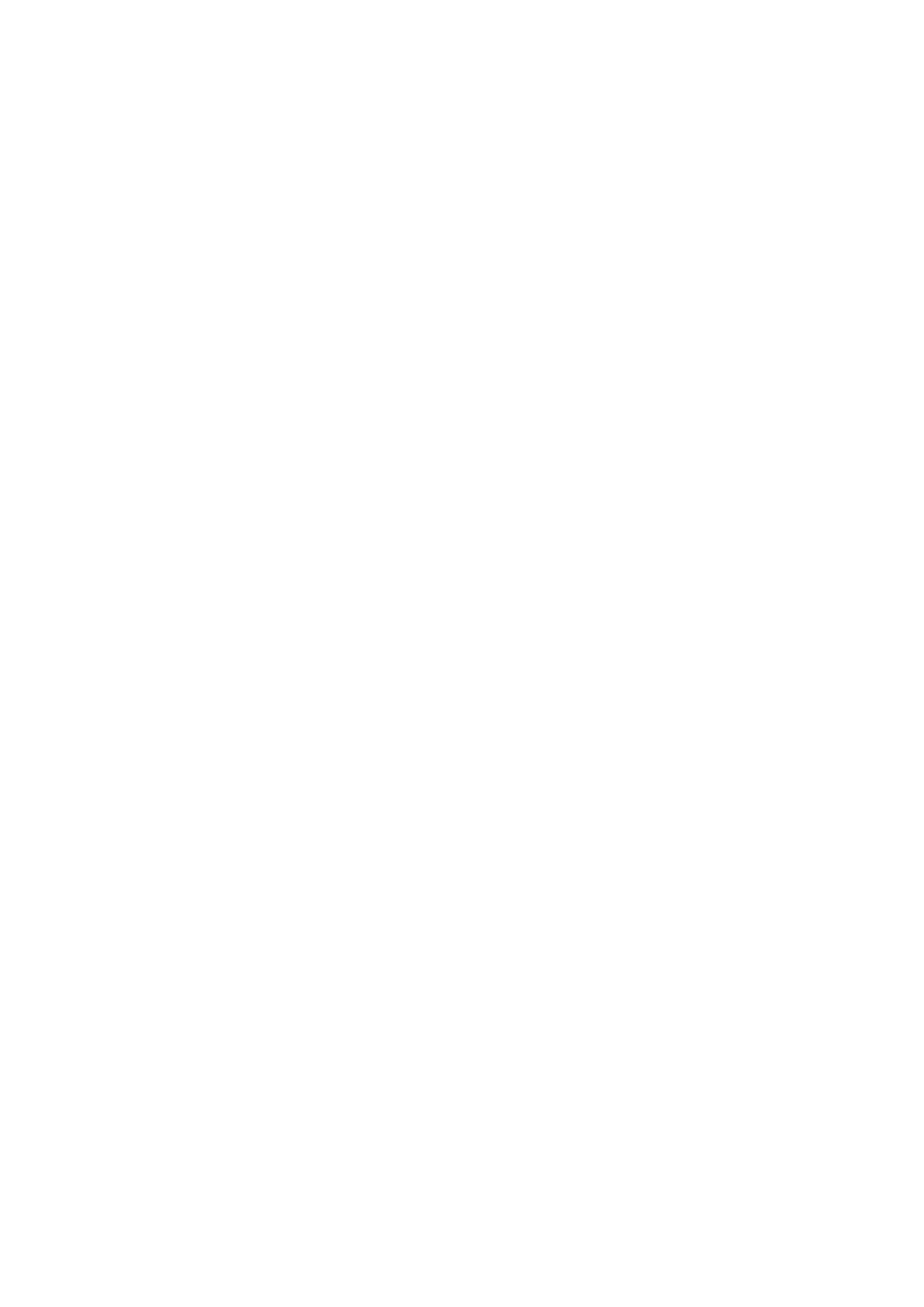## <span id="page-36-0"></span>Chapter 4

# Conclusions and Future Work

We were successfully able to run a number a number of Plan 9 applications on Linux using the given methodology. Some of the prominent utilities that were tested are: 8c (The C compiler for x86), cat, echo, cal (Calendar), dc (Precision calculator), cb (Code beautifier),  $diff$ , grep, mk (Makefile-like system for Plan 9), tar and wc.

We believe that this will provide an excellent base for developers to write large distributed applications and embedded system, with all the advantages mentioned in the introduction of this report.

Our work, however, does not end here. We hope to continue implementing more system calls, and introduce some of the more interesting features of Plan 9 to Linux:

- Per-process namespaces: The CLONE NEWNS flags for the Linux *clone* system call may come in handy.
- Window-manager: For Rio (the Plan 9 window manager) to work in Linux, we need to create a synthetic filesystem in  $/dev/draw$  that wraps over either the X11 system or Linux's native framebuffer.
- Other applications: such as *awk* and *sam* also depend on certain virtual filesystems which have to be created on the kernel side. This may not be a big problem, as Linux already provides /proc as a synthetic filesystem.
- Provide Plan 9-like FS services: especially  $/net$  as a wrapper over BSD-style sockets.